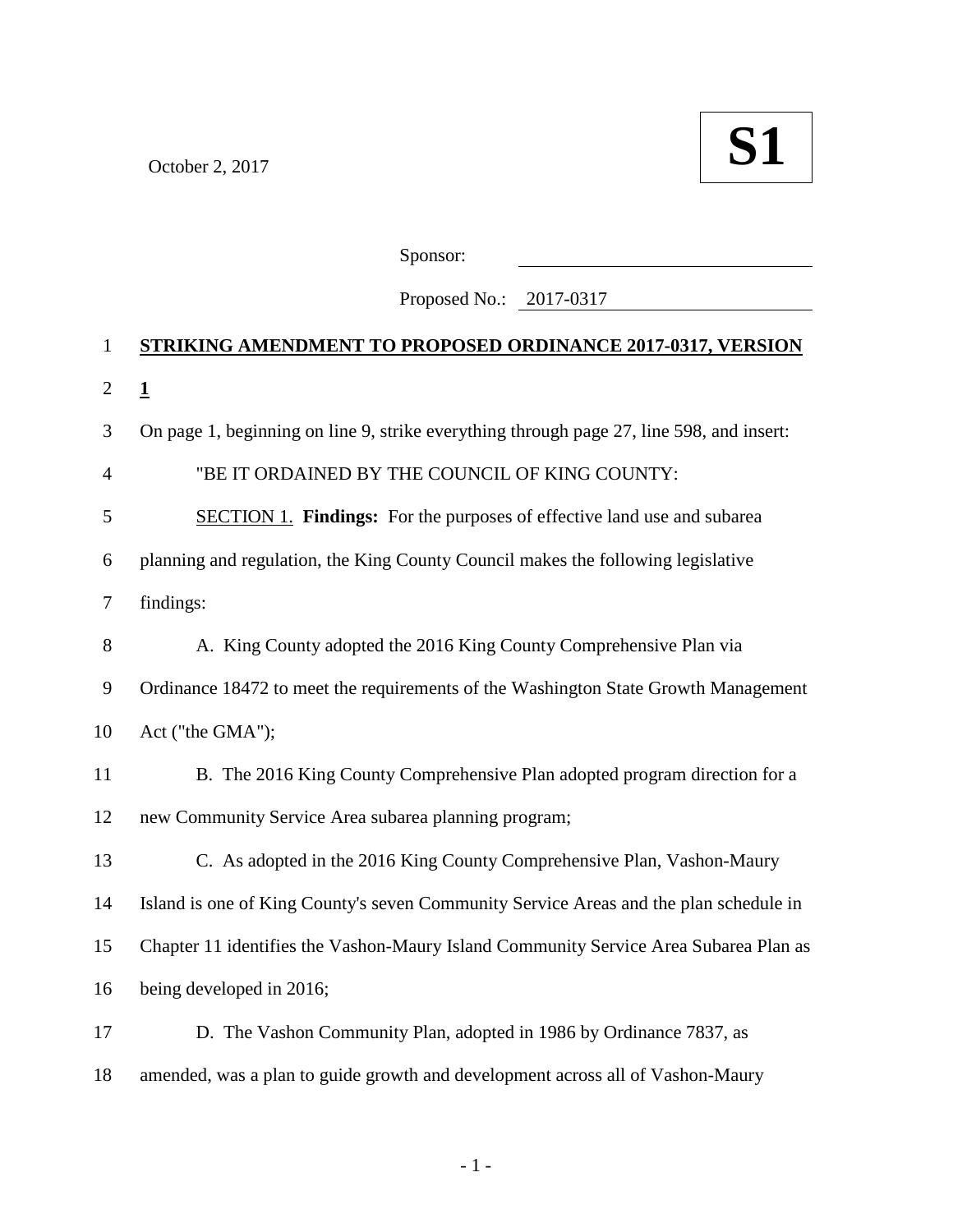were retained in the Comprehensive Plan, resulted in the majority of Vashon-Maury Island not having an active subarea plan; E. The Vashon Town Plan, adopted in 1996 by Ordinance 12395, is an active subarea plan to guide growth, design and development in the Rural Town of Vashon. Many elements and policies of this plan are outdated and require updating; F. The King County council directed in Attachment A to Motion 14351 that the executive prepare an update to the 1996 Vashon Town Plan and incorporate the update into the Comprehensive Plan; G. After assessing the status of and need for a long-range, island-wide subarea plan as directed in the Comprehensive Plan, the county determined that the Community Service Area subarea plan would address both the Vashon Rural Town and all other areas of the island; H. The GMA and the King County Code authorize adoption of comprehensive plans updates once per year; I. The GMA requires that King County adopt development regulations to be consistent with and implement the Comprehensive Plan; and J. The changes to policies, development regulations, land use designations and zoning classifications contained in this ordinance are needed to maintain conformity with the 2016 King County Comprehensive Plan. They bear a substantial relationship to, and are necessary for, the public health, safety and general welfare of King County and its residents. 41 SECTION 2. A. Attachments A, B, and C to this ordinance are adopted as

Island. Ordinance 7837 was repealed by Ordinance 13273 and, while some of its policies

- 2 -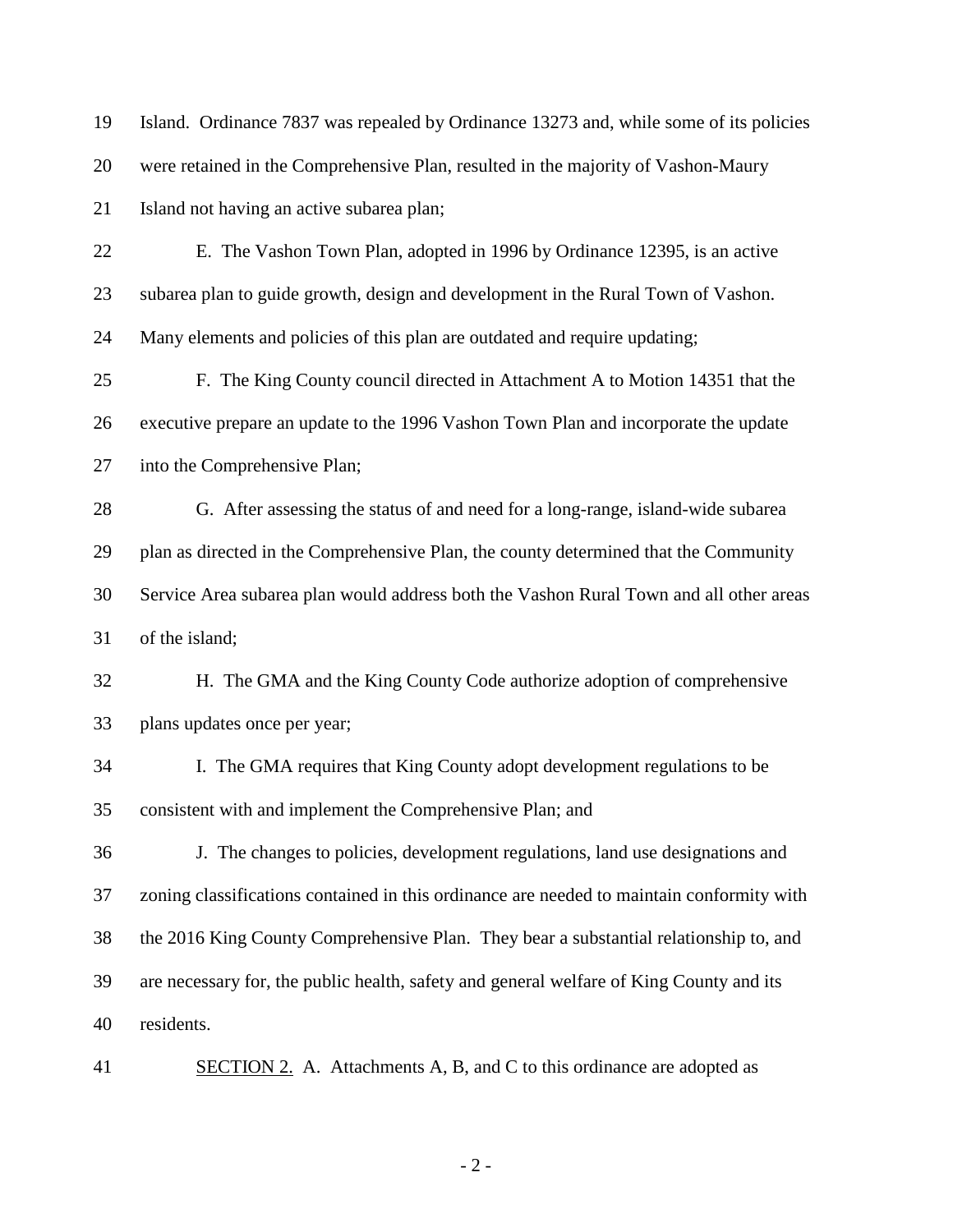amendments to the 2016 King County Comprehensive Plan, as adopted in Ordinance 18472 and its attachments.

 B. The 2017 Vashon-Maury Island Community Service Area Subarea Plan in Attachment A to this ordinance is hereby adopted as an amendment to and element of the 2016 King County Comprehensive Plan. C. The land use and zoning amendments contained in Attachments B and C to this ordinance are hereby adopted as the official land use and zoning controls for those portions of unincorporated King County defined in Attachments B and C to this ordinance. D. The policies, text and maps of the 2016 King County Comprehensive Plan are hereby amended as shown in Attachment C to this ordinance. 53 SECTION 3. Ordinance 17842, Section 3, as amended, and K.C.C. 20.12.017 are each hereby amended to read as follows: The following provisions complete the zoning conversion from K.C.C. Title 21 to Title 21A pursuant to K.C.C. 21A.01.070: A. Ordinance 11653 adopts area zoning to implement the 1994 King County Comprehensive Plan pursuant to the Washington State Growth Management Act RCW 36.760A. Ordinance 11653 also converts existing zoning in unincorporated King County to the new zoning classifications in the 1993 Zoning Code, codified in Title 21A, pursuant to the area zoning conversion guidelines in K.C.C. 21A.01.070. The following are adopted as attachments to Ordinance 11653: Appendix A: 1994 Zoning Atlas, dated November 1994, as amended December 19, 1994.

- 3 -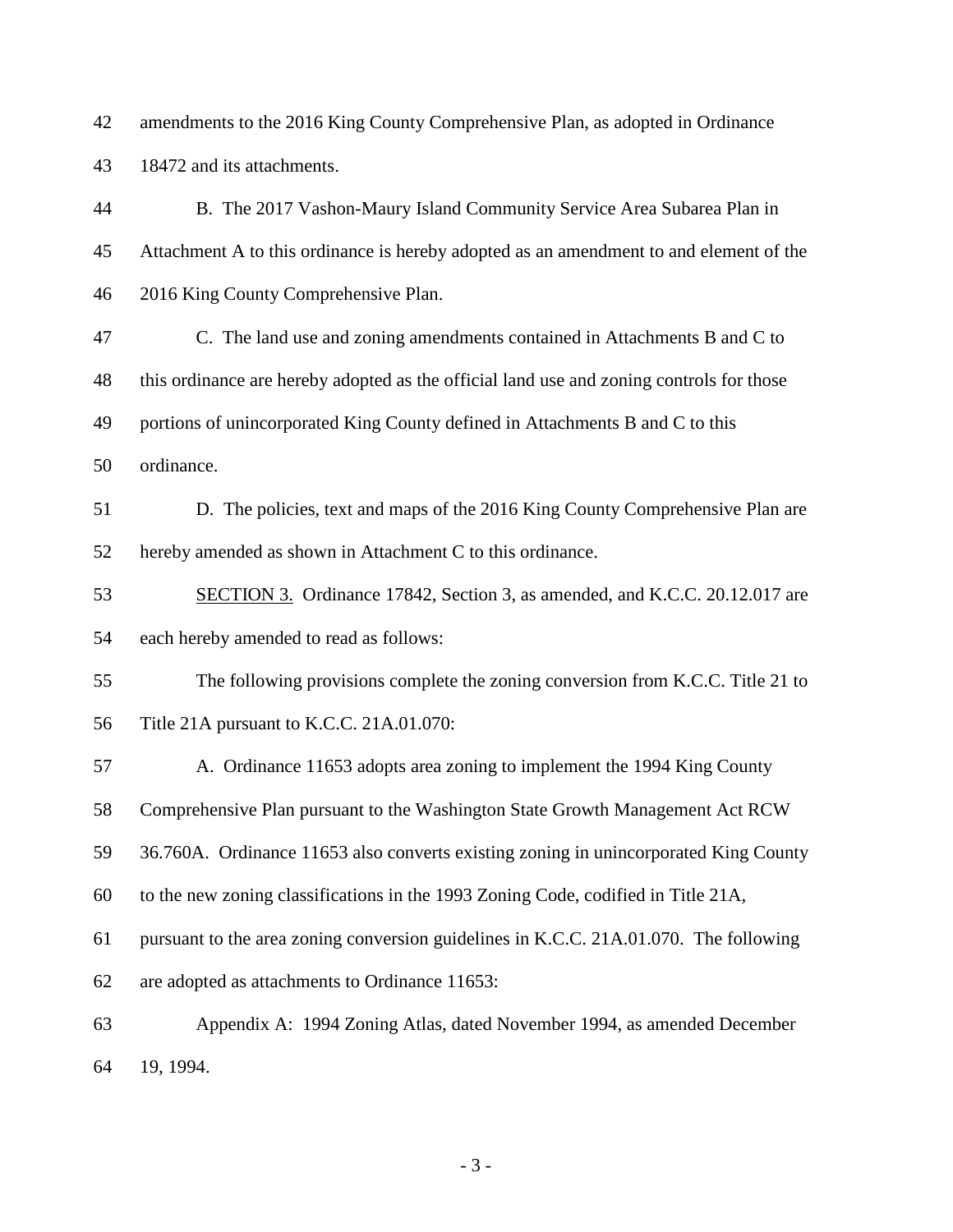| 65 | Appendix B: Amendments to Bear Creek Community Plan P-Suffix Conditions.               |  |  |  |
|----|----------------------------------------------------------------------------------------|--|--|--|
| 66 | Appendix C: Amendments to Federal Way Community Plan P-Suffix Conditions.              |  |  |  |
| 67 | Appendix D: Amendments to Northshore Community Plan P-Suffix Conditions.               |  |  |  |
| 68 | Appendix E: Amendments to Highline Community Plan P-Suffix Conditions.                 |  |  |  |
| 69 | Appendix F: Amendments to Soos Creek Community Plan P-Suffix Conditions.               |  |  |  |
| 70 | Appendix G: Amendments to Vashon Community Plan P-Suffix Conditions.                   |  |  |  |
| 71 | Appendix H: Amendments to East Sammamish Community Plan P-Suffix                       |  |  |  |
| 72 | Conditions.                                                                            |  |  |  |
| 73 | Appendix I: Amendments to Snoqualmie Valley Community Plan P-Suffix                    |  |  |  |
| 74 | Conditions.                                                                            |  |  |  |
| 75 | Appendix J: Amendments to Newcastle Community Plan P-Suffix Conditions.                |  |  |  |
| 76 | Appendix K: Amendments to Tahoma/Raven Heights Community Plan P-Suffix                 |  |  |  |
| 77 | Conditions.                                                                            |  |  |  |
| 78 | Appendix L: Amendments to Enumclaw Community Plan P-Suffix Conditions.                 |  |  |  |
| 79 | Appendix M: Amendments to West Hill Community Plan P-Suffix Conditions.                |  |  |  |
| 80 | Appendix N: Amendments to Resource Lands Community Plan P-Suffix                       |  |  |  |
| 81 | Conditions.                                                                            |  |  |  |
| 82 | Appendix O: 1994 Parcel List, as amended December 19, 1994.                            |  |  |  |
| 83 | Appendix P: Amendments considered by the council January 9, 1995.                      |  |  |  |
| 84 | B. Area zoning adopted by Ordinance 11653, including potential zoning, is              |  |  |  |
| 85 | contained in Appendices A and O. Amendments to area-wide P-suffix conditions           |  |  |  |
| 86 | adopted as part of community plan area zoning are contained in Appendices B through N. |  |  |  |
| 87 | Existing P-suffix conditions whether adopted through reclassifications or community    |  |  |  |

- 4 -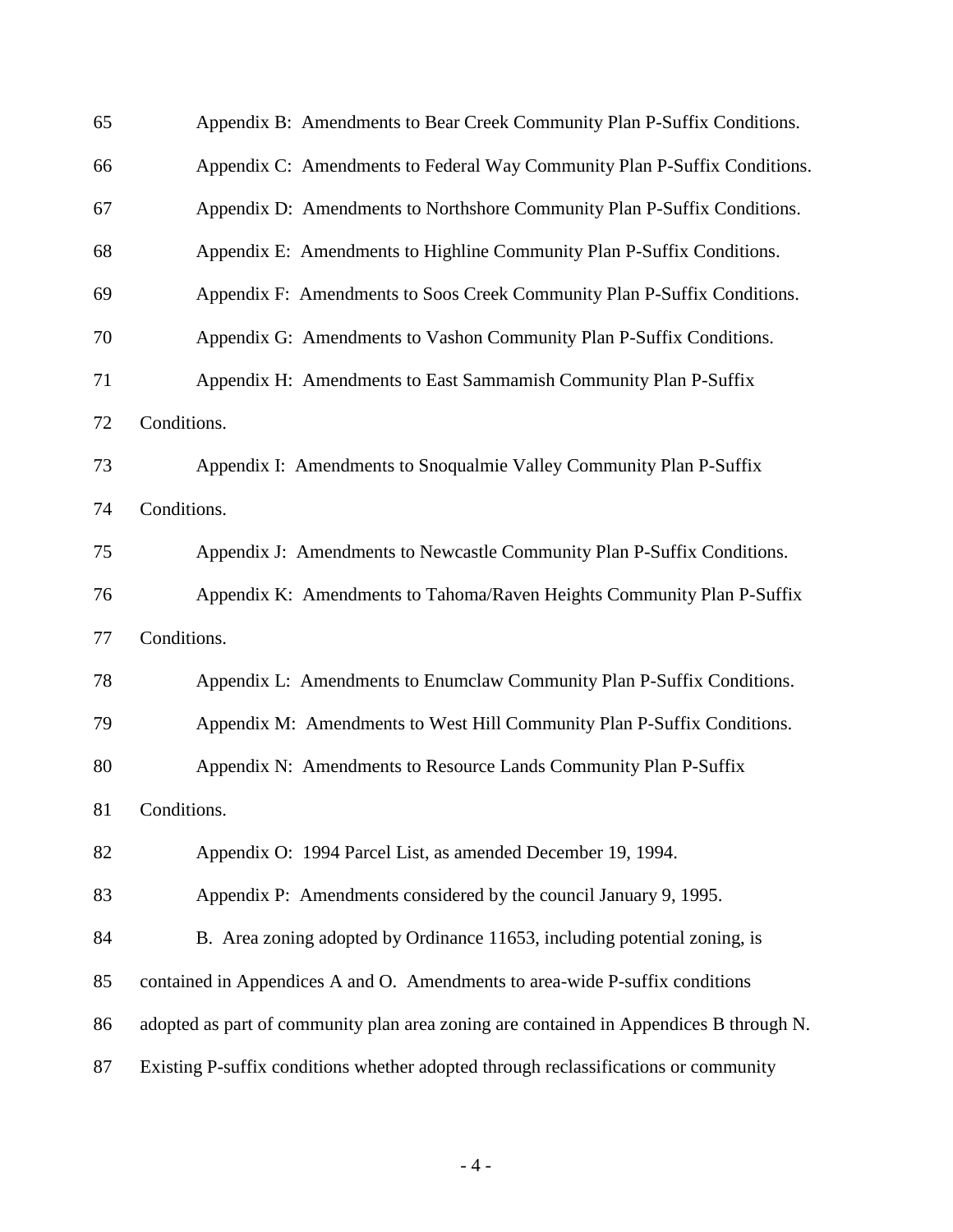plan area zoning are retained by Ordinance 11653 except as amended in Appendices B through N.

 C. The department is hereby directed to correct the official zoning map in accordance with Appendices A through P of Ordinance 11653.

 D. The 1995 area zoning amendments attached to Ordinance 12061 in Appendix A are adopted as the official zoning control for those portions of unincorporated King County defined therein.

 E. Amendments to the 1994 King County Comprehensive Plan area zoning, Ordinance 11653 Appendices A through P, as contained in Attachment A to Ordinance 12170 are hereby adopted to comply with the Decision and Order of the Central Puget Sound Growth Management Hearings Board in Vashon-Maury Island, et. al. v. King County, Case No. 95-3-0008.

100 F. The Vashon ((Town Plan)) Area Zoning((, as Attachment K to)) adopted in

Ordinance 12824, as amended, including as amended by Ordinance 17842 and Ordinance

 18427, is adopted as the official zoning control for that portion of unincorporated King County defined therein.

 G. The 1996 area zoning amendments attached to Ordinance 12531 in Appendix A are adopted as the official zoning control for those portions of unincorporated King County defined therein. Existing p-suffix conditions whether adopted through reclassifications or area zoning are retained by Ordinance 12531.

 H. The Black Diamond Urban Growth Area Zoning Map attached to Ordinance 12533 as Appendix B is adopted as the official zoning control for those portions of unincorporated King County defined therein. Existing p-suffix conditions whether

- 5 -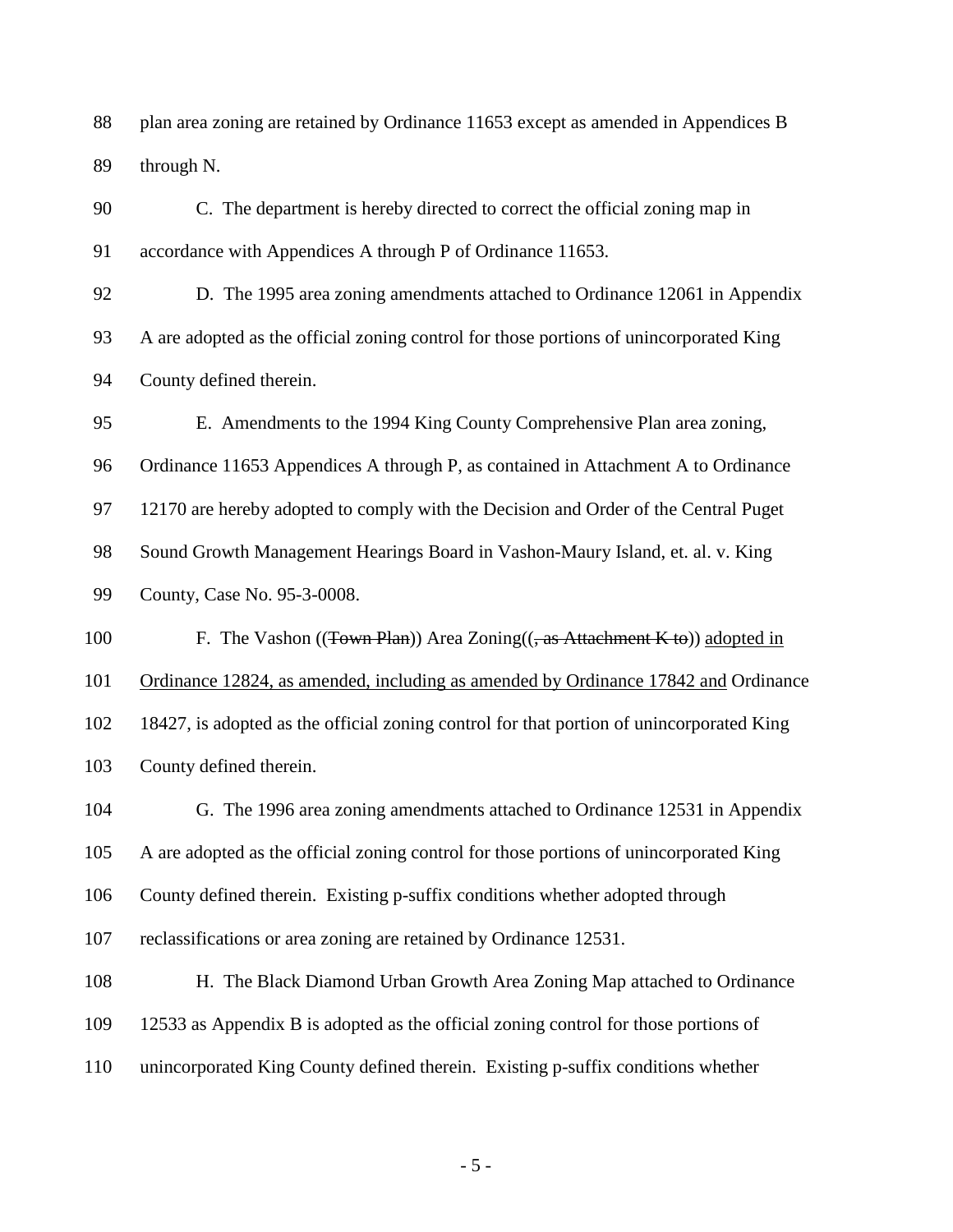| 111 | adopted through reclassifications or area zoning are retained by Ordinance 12533.          |  |  |  |  |
|-----|--------------------------------------------------------------------------------------------|--|--|--|--|
| 112 | I. The King County Zoning Atlas is amended to include the area shown in                    |  |  |  |  |
| 113 | Appendix B as UR - Urban Reserve, one DU per 5 acres. Existing p-suffix conditions         |  |  |  |  |
| 114 | whether adopted through reclassifications or area zoning are retained by Ordinance         |  |  |  |  |
| 115 | 12535. The language from Ordinance 12535, Section 1.D., shall be placed on the King        |  |  |  |  |
| 116 | County Zoning Atlas page #32 with a reference marker on the area affected by Ordinance     |  |  |  |  |
| 117 | 12535.                                                                                     |  |  |  |  |
| 118 | J. The Northshore Community Plan Area Zoning is amended to add the Suffix "-               |  |  |  |  |
| 119 | DPA, Demonstration Project Area", to the properties identified on Map A attached to        |  |  |  |  |
| 120 | Ordinance 12627.                                                                           |  |  |  |  |
| 121 | K. The special district overlays, as designated on the map attached to Ordinance           |  |  |  |  |
| 122 | 12809 in Appendix A, are hereby adopted pursuant to K.C.C. 21A.38.020 and                  |  |  |  |  |
| 123 | 21A.38.040.                                                                                |  |  |  |  |
| 124 | L. The White Center Community Plan Area Zoning, as revised in the                          |  |  |  |  |
| 125 | Attachments to Ordinance 11568, is the official zoning for those portions of White Center  |  |  |  |  |
| 126 | in unincorporated King county defined herein.                                              |  |  |  |  |
| 127 | M. Ordinance 12824 completes the zoning conversion process begun in                        |  |  |  |  |
| 128 | Ordinance 11653, as set forth in K.C.C. 21A.01.070, by retaining, repealing, replacing or  |  |  |  |  |
| 129 | amending previously adopted p-suffix conditions or property-specific development           |  |  |  |  |
| 130 | standards pursuant to K.C.C. 21A.38.020 and K.C.C. 21A.38.030 as follows:                  |  |  |  |  |
| 131 | 1. Resolutions 31072, 32219, 33877, 33999, 34493, 34639, 35137, and 37156                  |  |  |  |  |
| 132 | adopting individual zone reclassifications are hereby repealed and p-suffix conditions are |  |  |  |  |
| 133 | replaced by the property specific development standards as set forth in Appendix A to      |  |  |  |  |

- 6 -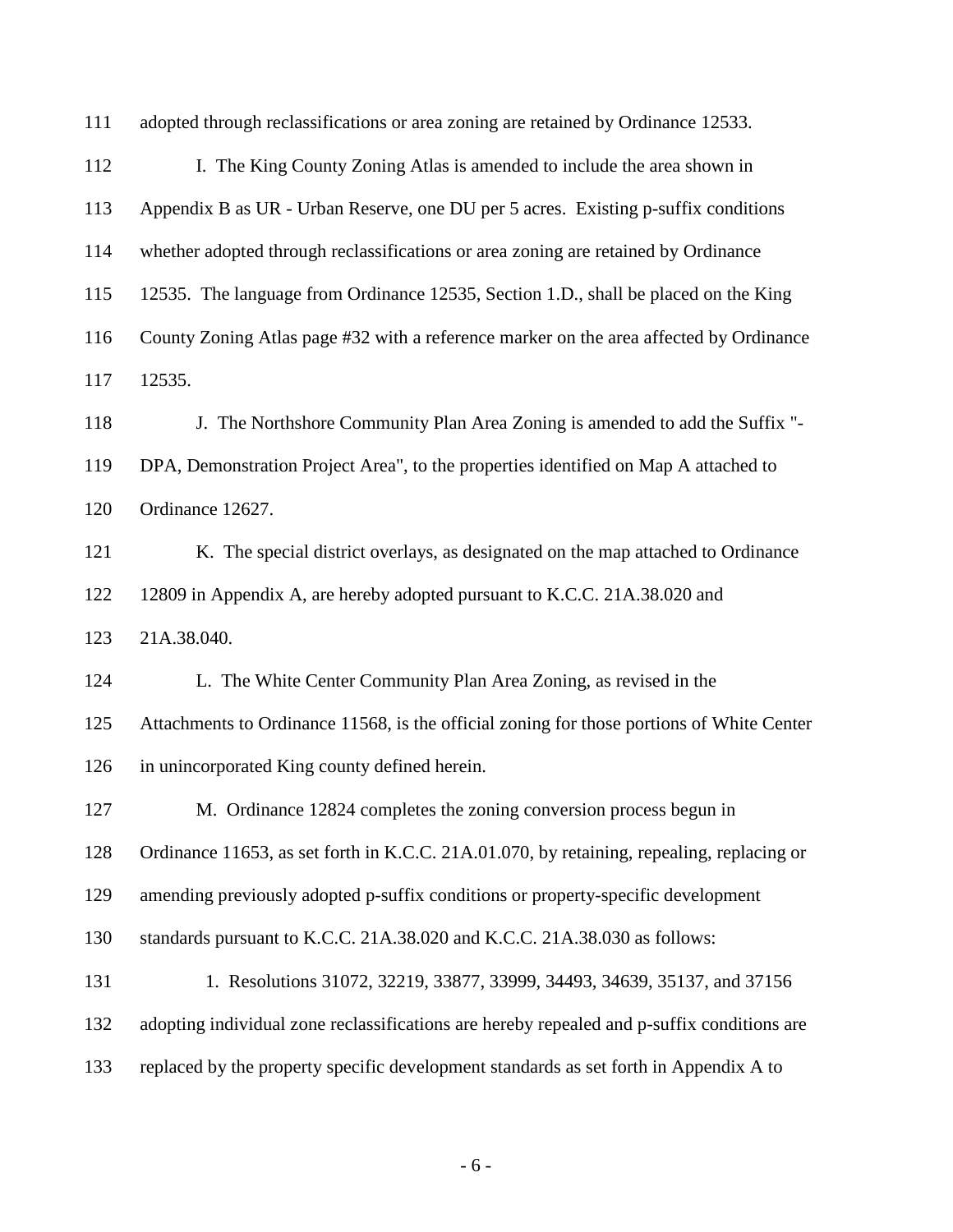134 Ordinance  $12824((.))$ ;

135 2. All ordinances adopting individual zone reclassifications effective prior to February 2, 1995, including but not limited to Ordinances 43, 118, 148, 255, 633, 1483, 1543, 1582, 1584, 1728, 1788, 2487, 2508, 2548, 2608, 2677, 2701, 2703, 2765, 2781, 2840, 2884, 2940, 2958, 2965, 2997, 3239, 3262, 3313, 3360, 3424, 3494, 3496, 3501, 3557, 3561, 3641, 3643, 3744, 3779, 3901, 3905, 3953, 3988, 4008, 4043, 4051, 4053, 4082, 4094, 4137, 4289, 4290, 4418, 4560, 4589, 4703, 4706, 4764, 4767, 4867, 4812, 4885, 4888, 4890, 4915, 4933, 4956, 4970, 4978, 5087, 5114, 5144, 5148, 5171, 5184, 5242, 5346, 5353, 5378, 5453, 5663, 5664, 5689, 5744, 5752, 5755, 5765, 5854, 5984, 5985, 5986, 6059, 6074, 6113, 6151, 6275, 6468, 6497, 6618, 6671, 6698, 6832, 6885, 6916, 6966, 6993, 7008, 7087, 7115, 7207, 7328, 7375, 7382, 7396, 7583, 7653, 7677, 7694, 7705, 7757, 7758, 7821, 7831, 7868, 7944, 7972, 8158, 8307, 8361, 8375, 8427, 8452, 8465, 8571, 8573, 8603, 8718, 8733, 8786, 8796, 8825, 8858, 8863, 8865, 8866, 9030, 9095, 9189, 9276, 9295, 9476, 9622, 9656, 9823, 9991, 10033, 10194, 10287, 10419, 10598, 10668, 10781, 10813, 10970, 11024, 11025, 11271, and 11651, are hereby repealed and p-suffix conditions are replaced by the property specific development 150 standards as set forth in Appendix A to Ordinance  $12824((.))$ ; 151 3. All ordinances establishing individual reclassifications effective after February 2, 1995, are hereby amended, as set forth in Appendix C to Ordinance 12824, to retain, repeal or amend the property specific development standards (p-suffix conditions) 154 contained therein( $(\cdot)$ );

155 4. All ordinances adopting area zoning pursuant to Resolution 25789 or converted by Ordinance 11653 are repealed as set forth in subsection M.4.a. through n. of

- 7 -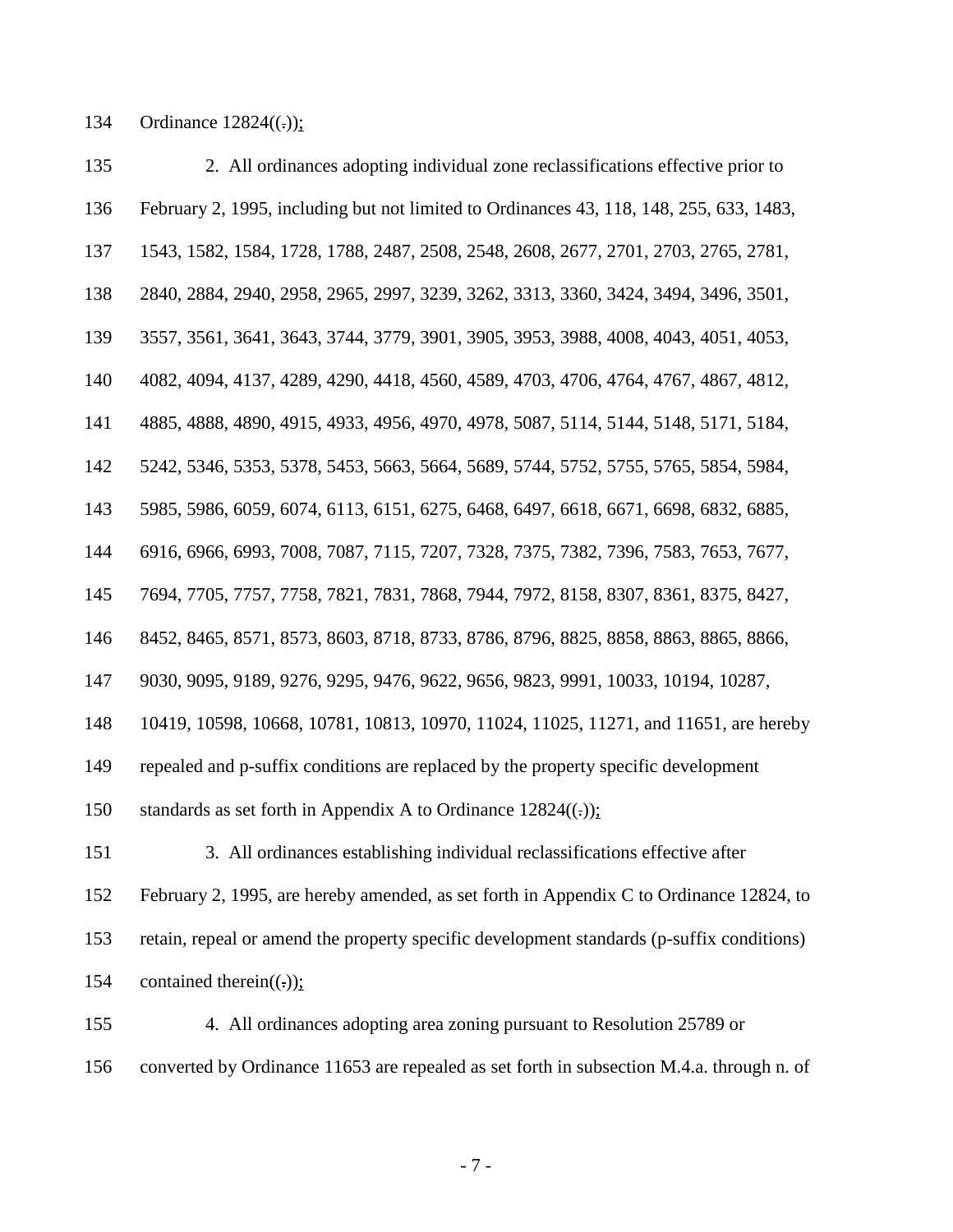| 157 | this section. All p-suffix conditions contained therein are repealed or replaced by     |  |  |  |  |
|-----|-----------------------------------------------------------------------------------------|--|--|--|--|
| 158 | adopting the property specific development standards as set forth in Appendix A to      |  |  |  |  |
| 159 | Ordinance 12824, the special district overlays as designated in Appendix B to Ordinance |  |  |  |  |
| 160 | 12824 or the special requirements as designated in Appendix A to Ordinance 12822.       |  |  |  |  |
| 161 | a. The Highline Area Zoning attached to Ordinance 3530, as amended, is                  |  |  |  |  |
| 162 | hereby repealed.                                                                        |  |  |  |  |
| 163 | b. The Shoreline Community Plan Area Zoning, attached to Ordinance 5080 as              |  |  |  |  |
| 164 | Appendix B, as amended, is hereby repealed.                                             |  |  |  |  |
| 165 | c. The Newcastle Community Plan Area Zoning, attached to Ordinance 6422                 |  |  |  |  |
| 166 | as Appendix B, as amended is hereby repealed.                                           |  |  |  |  |
| 167 | d. The Tahoma/Raven Heights Community Plan Area Zoning, attached to                     |  |  |  |  |
| 168 | Ordinance 6986 as Appendix B, as amended, is hereby repealed.                           |  |  |  |  |
| 169 | e. The Revised Federal Way area zoning, adopted by Ordinance 7746, as                   |  |  |  |  |
| 170 | amended, is hereby repealed.                                                            |  |  |  |  |
| 171 | f. The Revised Vashon Community Plan Area Zoning, attached to Ordinance                 |  |  |  |  |
| 172 | 7837 as Appendix B, as amended, is hereby repealed.                                     |  |  |  |  |
| 173 | g. The Bear Creek Community Plan Area Zoning, attached to Ordinance 8846                |  |  |  |  |
| 174 | as Appendix B, as amended, is hereby repealed.                                          |  |  |  |  |
| 175 | h. The Resource Lands Area Zoning, adopted by Ordinance 8848, as amended,               |  |  |  |  |
| 176 | is hereby repealed.                                                                     |  |  |  |  |
| 177 | i. The Snoqualmie Valley Community Plan Area Zoning, as adopted by                      |  |  |  |  |
| 178 | Ordinance 9118, is hereby repealed.                                                     |  |  |  |  |
| 179 | j. The Enumclaw Community Plan Area Zoning attached to Ordinance 9499,                  |  |  |  |  |

- 8 -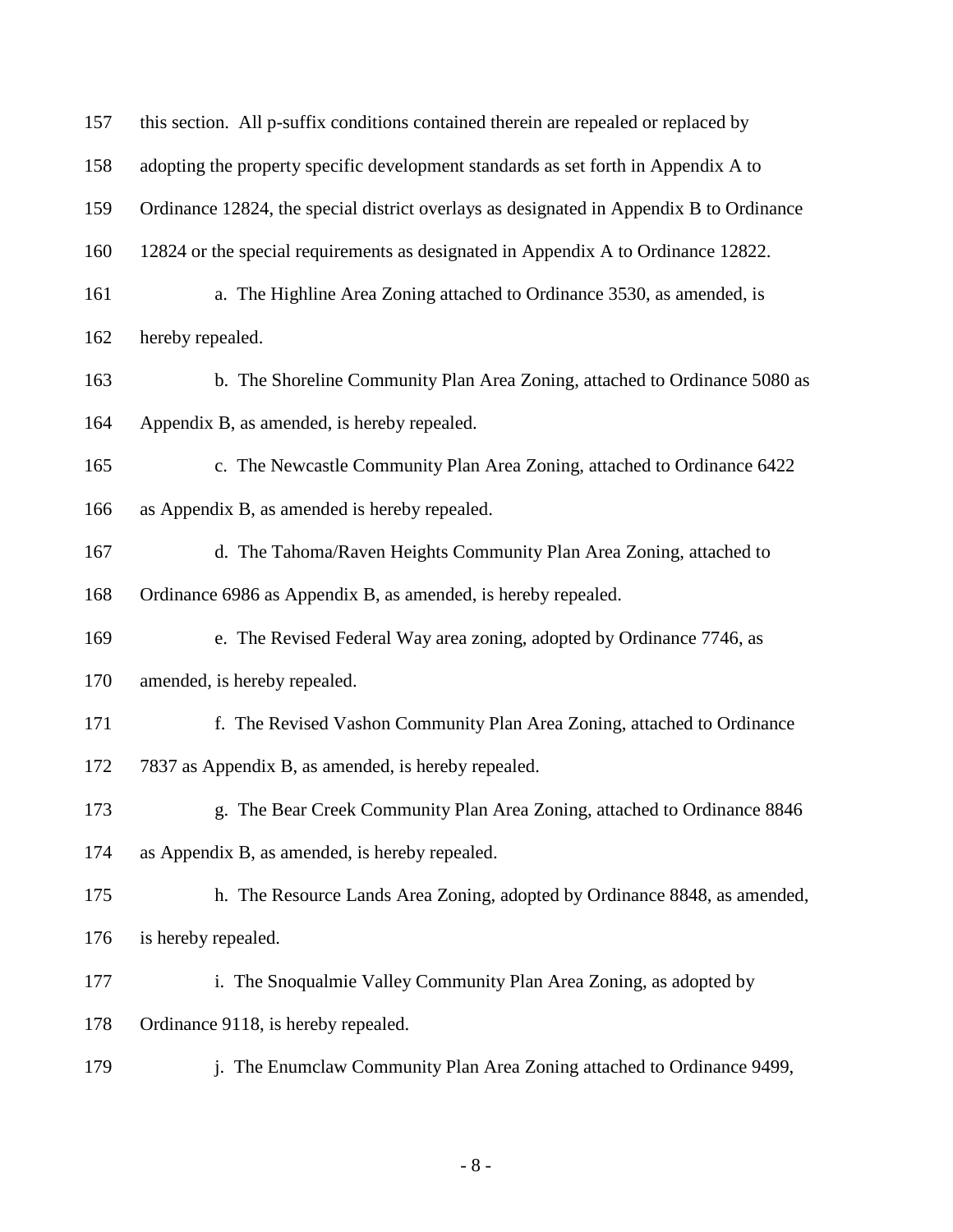180 as amended, is hereby repealed.

- 181 k. The Soos Creek Community Plan Update Area Zoning, adopted by
- 182 Ordinance 10197, Appendix B, as amended, is hereby repealed.
- 183 l. The Northshore Area Zoning adopted by Ordinance 10703 as Appendices B 184 and E, as amended, is hereby repealed.
- 185 m. The East Sammamish Community Plan Update Area Zoning, as revised in 186 Appendix B attached to Ordinance 10847, as amended, is hereby repealed.
- 187 n. The West Hill Community Plan Area Zoning adopted in Ordinance 11116,
- 188 as amended, is hereby repealed $((.)$ ; and
- 189 5. All ordinances adopting area zoning pursuant to Title 21A and not converted 190 by Ordinance 11653, including community or comprehensive plan area zoning and all 191 subsequent amendments thereto, are amended as set forth in subsection M.5.a. through f. 192 All property specific development standards (p-suffix conditions) are retained, repealed, 193 amended or replaced by the property specific development standards as set forth in 194 Appendix A to Ordinance 12824, the special district overlays as designated in Appendix 195 B to Ordinance 12824 or the special requirements as designated in Appendix A to 196 Ordinance 12822.
- 197 a. The White Center Community Plan Area Zoning, contained in the 198 Attachments to Ordinance 11568, as subsequently amended, is hereby further amended as 199 set forth in Appendix D to Ordinance 12824.
- 200 b. All property specific development standards established in Ordinance 201 11653, as amended, are hereby amended as set forth in Appendix E to Ordinance 12824. 202 c. All property specific development standards established in Attachment A to

- 9 -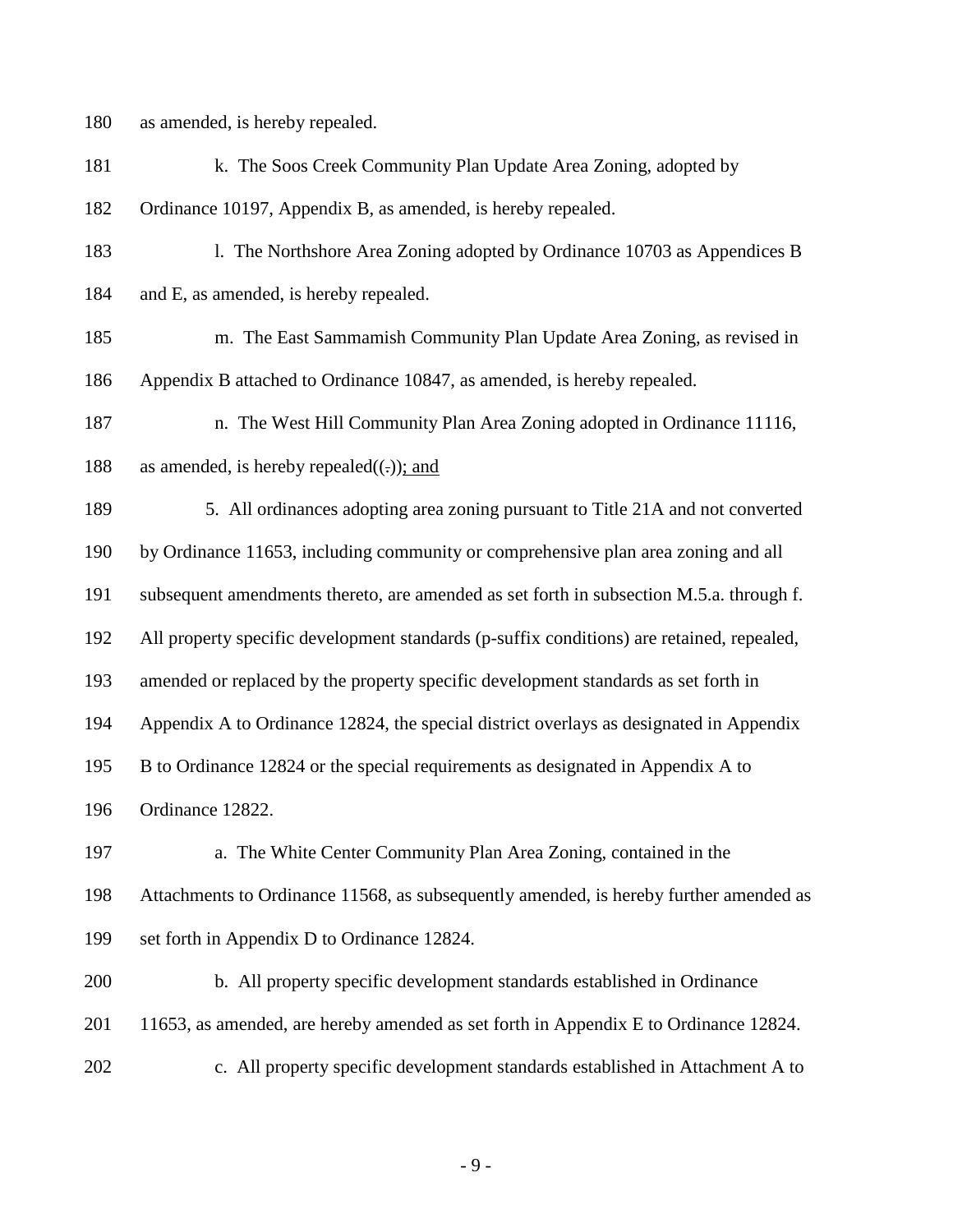| 203 | Ordinance 11747, as amended, are hereby amended as set forth in Appendix F.             |
|-----|-----------------------------------------------------------------------------------------|
| 204 | d. All property specific development standards established in Ordinance                 |
| 205 | 12061, as amended, are hereby amended as set forth in Appendix G to Ordinance 12824.    |
| 206 | e. All property specific development standards established in Ordinance                 |
| 207 | 12065, as amended, are hereby amended as set forth in K.C.C. 20.12.170.                 |
| 208 | f. All property specific development standards established in Attachment A to           |
| 209 | Ordinance 12170, as amended, are hereby amended as set forth in Appendix H.             |
| 210 | SECTION 4. Ordinance 12061, Section 4, and K.C.C. 20.12.325 are each hereby             |
| 211 | amended to read as follows:                                                             |
| 212 | ((A.)) The 2017 Vashon((Town Plan))-Maury Island Community Service Area                 |
| 213 | Subarea Plan, dated ((June 1994)) October 2, 2017, ((a bound and published document,    |
| 214 | as revised by the Vashon Town Plan Committee through November 29, 1995)) in             |
| 215 | Attachment A to this ordinance, is ((to be reviewed by the King County Council and))    |
| 216 | adopted as ((an initial)) a subarea plan ((for the Vashon Town Planning Area by March   |
| 217 | 31, 1996) and an element of the 2016 King County Comprehensive Plan.                    |
| 218 | SECTION 5. Ordinance 13147, Section 19, and K.C.C. 20.18.030 are each                   |
| 219 | hereby amended to read as follows:                                                      |
| 220 | A. The King County Comprehensive Plan shall be amended in accordance with               |
| 221 | this chapter, which, in compliance with RCW 36.70A.130(2), establishes a public         |
| 222 | participation program whereby amendments are considered by the council no more          |
| 223 | frequently than once a year as part of the amendment cycle established in this chapter, |
| 224 | except that the council may consider amendments more frequently to address:             |
| 225 | 1. Emergencies;                                                                         |

- 10 -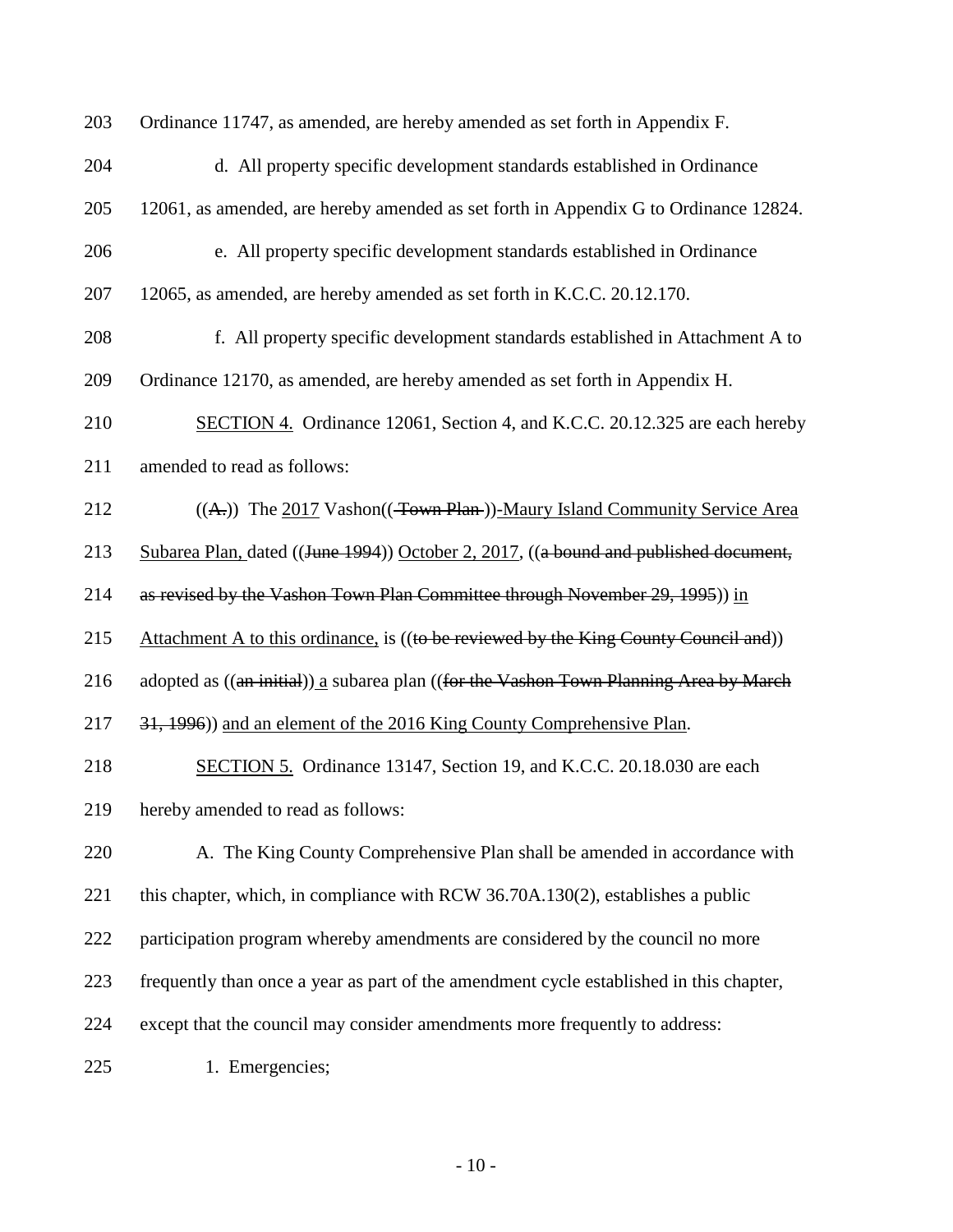- 226 2. An appeal of the plan filed with the Central Puget Sound Growth
- 227 Management Hearings Board or with the court;
- 228 3. The initial adoption of a subarea plan, which may amend the urban growth 229 area boundary only to redesignate land within a joint planning area;
- 230 4. An amendment of the capital facilities element of the Comprehensive Plan
- 231 that occurs in conjunction with the adoption of the county budget under K.C.C.
- 232 4A.100.010; or
- 233 5. The adoption or amendment of a shoreline master program under chapter 234 90.58 RCW.
- 235 B. Every year the Comprehensive Plan may be amended to address technical 236 updates and corrections, and to consider amendments that do not require substantive 237 changes to policy language, changes to the priority areas map, or changes to the urban 238 growth area boundary, except as permitted in subsection B.9. and 11. of this section. 239 This review may be referred to as the annual cycle. The Comprehensive Plan, including 240 subarea plans, may be amended in the annual cycle only to consider the following: 241 1. Technical amendments to policy, text, maps or shoreline designations; 242 2. The annual capital improvement plan; 243 3. The transportation needs report; 244 4. School capital facility plans; 245 5. Changes required by existing Comprehensive Plan policies; 246 6. Changes to the technical appendices and any amendments required thereby; 247 7. Comprehensive updates of subarea plans initiated by motion; 248 8. Changes required by amendments to the countywide planning policies or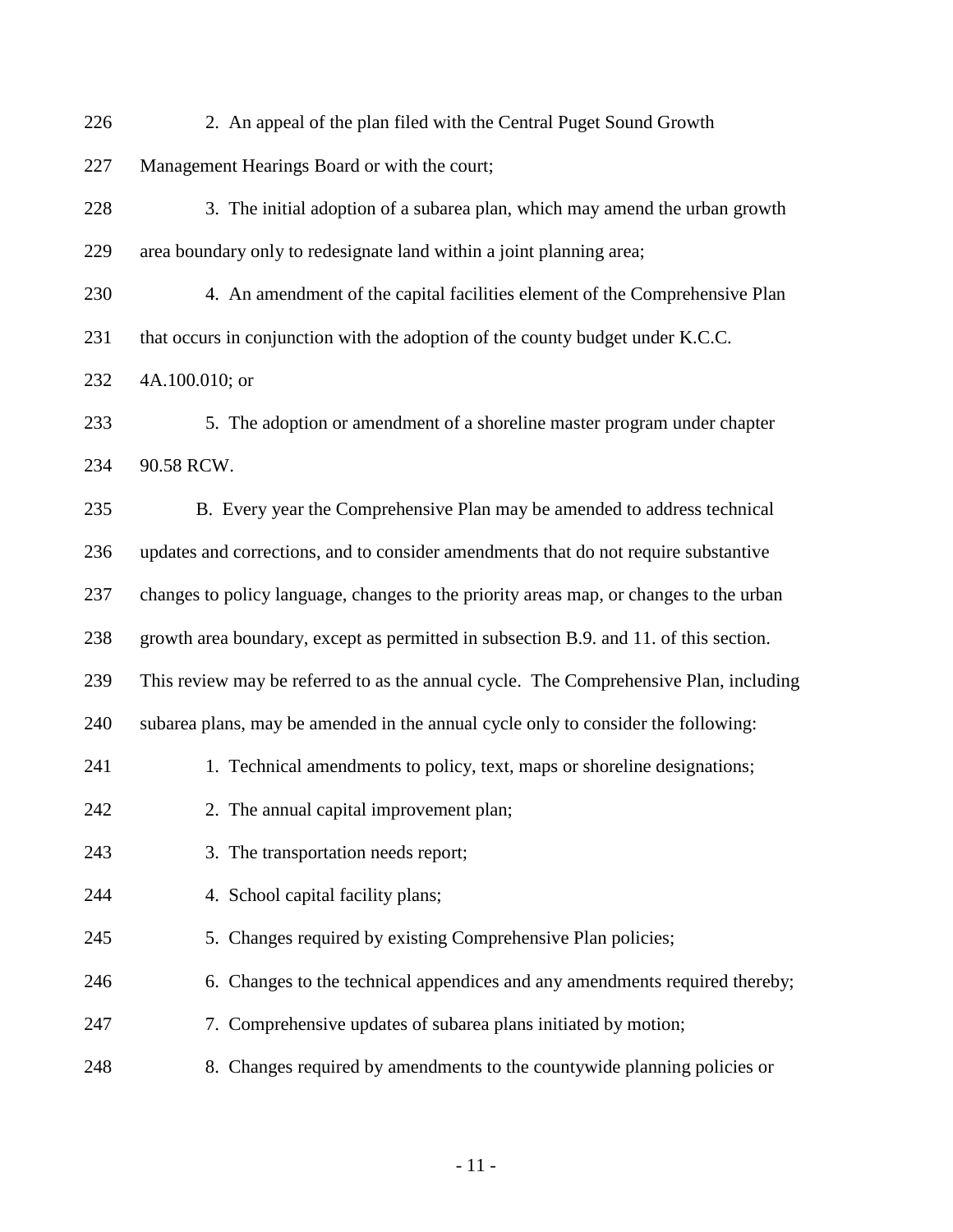state law;

250 9. Redesignation proposals under the four-to-one program as provided for in 251 this chapter;

252 10. Amendments necessary for the conservation of threatened and endangered species;

254 11. Site-specific land use map amendments that do not require substantive change to comprehensive plan policy language and that do not alter the urban growth area boundary, except to correct mapping errors;

257 12. Amendments resulting from subarea studies required by comprehensive plan policy that do not require substantive change to comprehensive plan policy language and

that do not alter the urban growth area boundary, except to correct mapping errors;

((and))

261 13. Changes required to implement a study regarding the provision of

wastewater services to a Rural Town. The amendments shall be limited to policy

amendments and adjustment to the boundaries of the Rural Town as needed to implement

the preferred option identified in the study; or

265 14. Adoption of community service area subarea plans.

C. Every fourth year beginning in 2000, the county shall complete a

comprehensive review of the Comprehensive Plan in order to update it as appropriate and

to ensure continued compliance with the GMA. This review may provide for a

cumulative analysis of the twenty-year plan based upon official population growth

forecasts, benchmarks and other relevant data in order to consider substantive changes to

policy language and changes to the urban growth area. This comprehensive review shall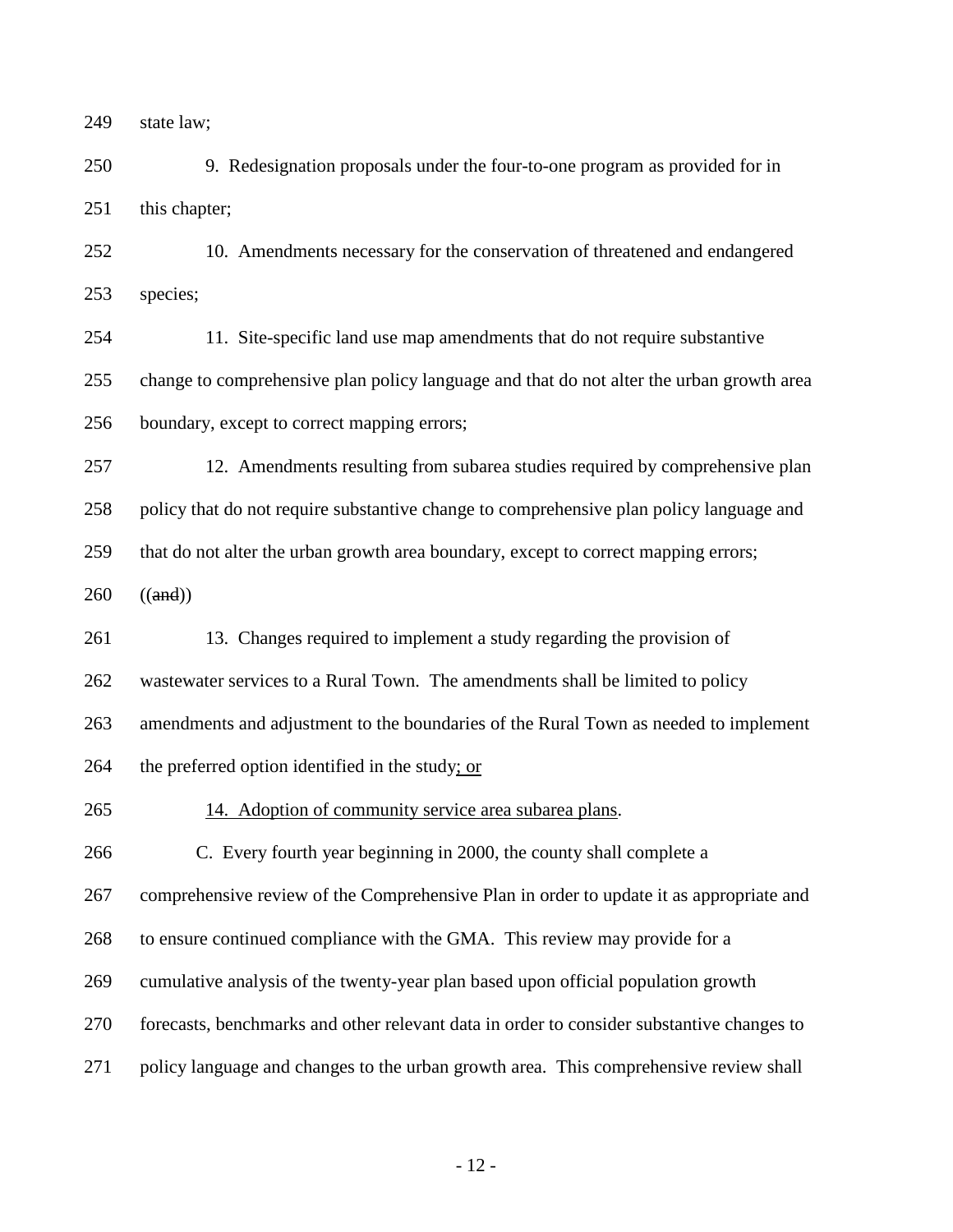begin one year in advance of the transmittal and may be referred to as the four-year cycle. The urban growth area boundaries shall be reviewed in the context of the four-year cycle and in accordance with countywide planning policy G-1 and RCW 36.70A.130. If the county determines that the purposes of the Comprehensive Plan are not being achieved as evidenced by official population growth forecasts, benchmarks, trends and other relevant data, substantive changes to the Comprehensive Plan may also be considered on even calendar years. This determination shall be authorized by motion. The motion shall specify the scope of the even-year amendment, and identify that the resources necessary to accomplish the work are available. An analysis of the motion's fiscal impact shall be provided to the council before to adoption. The executive shall determine if additional funds are necessary to complete the even-year amendment, and may transmit an ordinance requesting the appropriation of supplemental funds.

 D. The executive shall seek public comment on the comprehensive plan and any proposed comprehensive plan amendments in accordance with the procedures in K.C.C. 20.18.160 before making a recommendation, in addition to conducting the public review and comment procedures required by SEPA. The public shall be afforded at least one official opportunity to record public comment before the transmittal of a recommendation by the executive to the council. County-sponsored councils and commissions may submit written position statements that shall be considered by the executive before transmittal and by the council before adoption, if they are received in a timely manner. The executive's recommendations for changes to policies, text and maps shall include the elements listed in Comprehensive Plan policy I-207 and analysis of their financial costs and public benefits, any of which may be included in environmental review documents.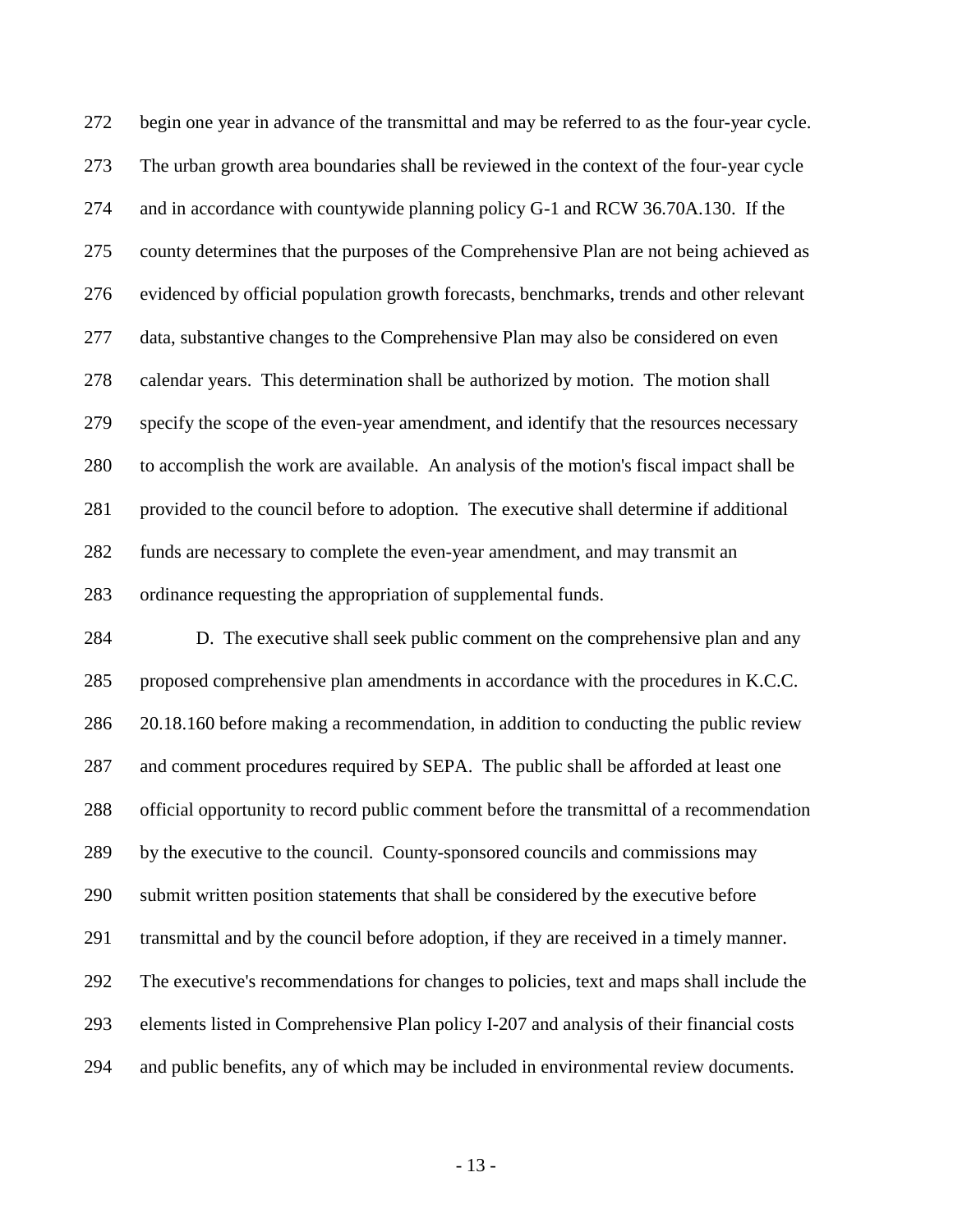- Proposed amendments to the Comprehensive Plan shall be accompanied by any
- development regulations or amendments to development regulations, including area
- zoning, necessary to implement the proposed amendments.
- 298 NEW SECTION. SECTION 6. There is hereby added to K.C.C. chapter 21A.38 a new section to read as follows:
- A. The purpose of the affordable housing special district overlay is to provide an optional incentive that will lead to an increase in the supply of affordable housing within the Vashon Rural Town. This special district overlay shall only apply on a voluntary
- basis to the parcels shown in Map Amendment #3 in Attachment B of Proposed

Ordinance 2017-0317. Use of the special district overlay is voluntary and these eligible

parcels retain all existing development and land use rights and may exercise those

- without using this special district overlay.
- B. The special district overlay is eligible to be used by any residential or mixed use development that complies with the following standards:
- 309 1. A minimum of fifty percent of the units in each development shall be

affordable to households with incomes at or below sixty percent of area median income,

and the remainder of the units in each development shall be affordable to households with

incomes up to a maximum of eighty percent of area median income;

- 313 2.a. Rents of rental units, including both rent and the average cost of essential utilities, shall be set at no greater than thirty percent of the maximum gross income for the applicable income level; or
- 316 b. The sales price of owner occupied units shall be set so that they are
- affordable for income and asset qualified home buyers at the applicable income level.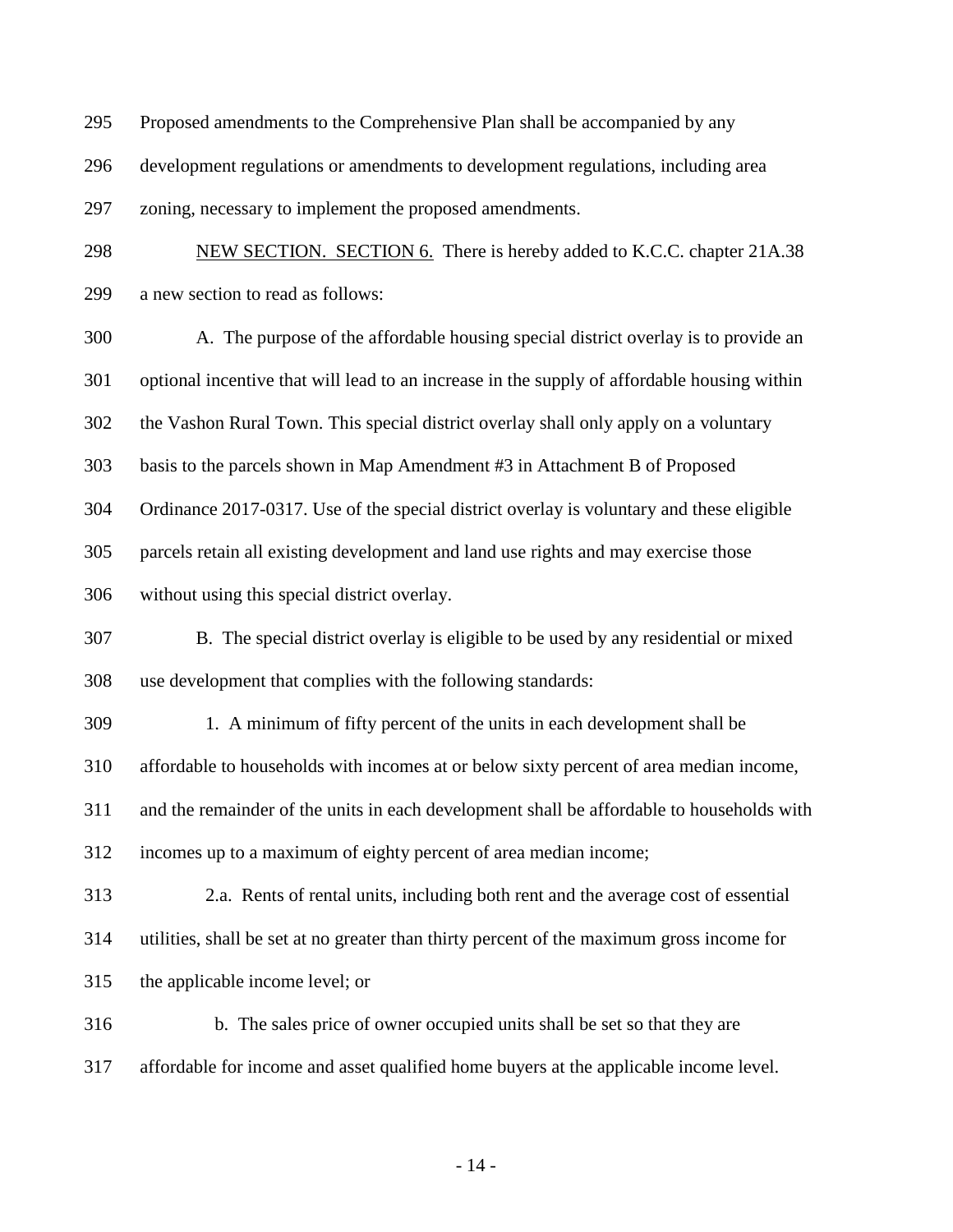| 318 | Prices shall be restricted based on typical underwriting ratios and other lending standards; |  |  |  |
|-----|----------------------------------------------------------------------------------------------|--|--|--|
| 319 | 3. The development is located on an eligible parcel as shown in Map                          |  |  |  |
| 320 | Amendment #3 in Attachment B to this ordinance; and                                          |  |  |  |
| 321 | 4. The development adheres to all special district overlay standards listed in               |  |  |  |
| 322 | subsection C. of this section.                                                               |  |  |  |
| 323 | C. All development shall comply with all applicable King County development                  |  |  |  |
| 324 | regulations, including K.C.C. Title 9, K.C.C. Title 13, K.C.C. Title 14, K.C.C. Title 16,    |  |  |  |
| 325 | K.C.C. Title 17, K.C.C. Title 19A, K.C.C. Title 20, K.C.C. Title 21A, K.C.C. Title 23,       |  |  |  |
| 326 | K.C.C. Title 27 and K.C.C. Title 27A, except as follows:                                     |  |  |  |
| 327 | 1. The maximum density shall be as follows:                                                  |  |  |  |
| 328 | a. any parcel zoned R-1 may develop up to a maximum density of four                          |  |  |  |
| 329 | dwelling units per acre;                                                                     |  |  |  |
| 330 | b. any parcel zoned R-4 may develop up to a maximum density of eight                         |  |  |  |
| 331 | dwelling units per acre;                                                                     |  |  |  |
| 332 | c. any parcel zoned R-8 or R-12 may develop up to a maximum density of                       |  |  |  |
| 333 | eighteen dwelling units per acre;                                                            |  |  |  |
| 334 | d. any mixed use development in the Community Business (CB) zone that                        |  |  |  |
| 335 | contains a residential component may develop up to a maximum density of eighteen             |  |  |  |
| 336 | dwelling units per acre;                                                                     |  |  |  |
| 337 | 2. To reduce the impacts of new development on potable water supplies, the                   |  |  |  |
| 338 | development shall incorporate at least three of the following water conservation             |  |  |  |
| 339 | measures, and that only one of the outdoor measures from subsection C.3.a. through h. of     |  |  |  |
| 340 | this section may be counted toward the minimum requirement:                                  |  |  |  |

- 15 -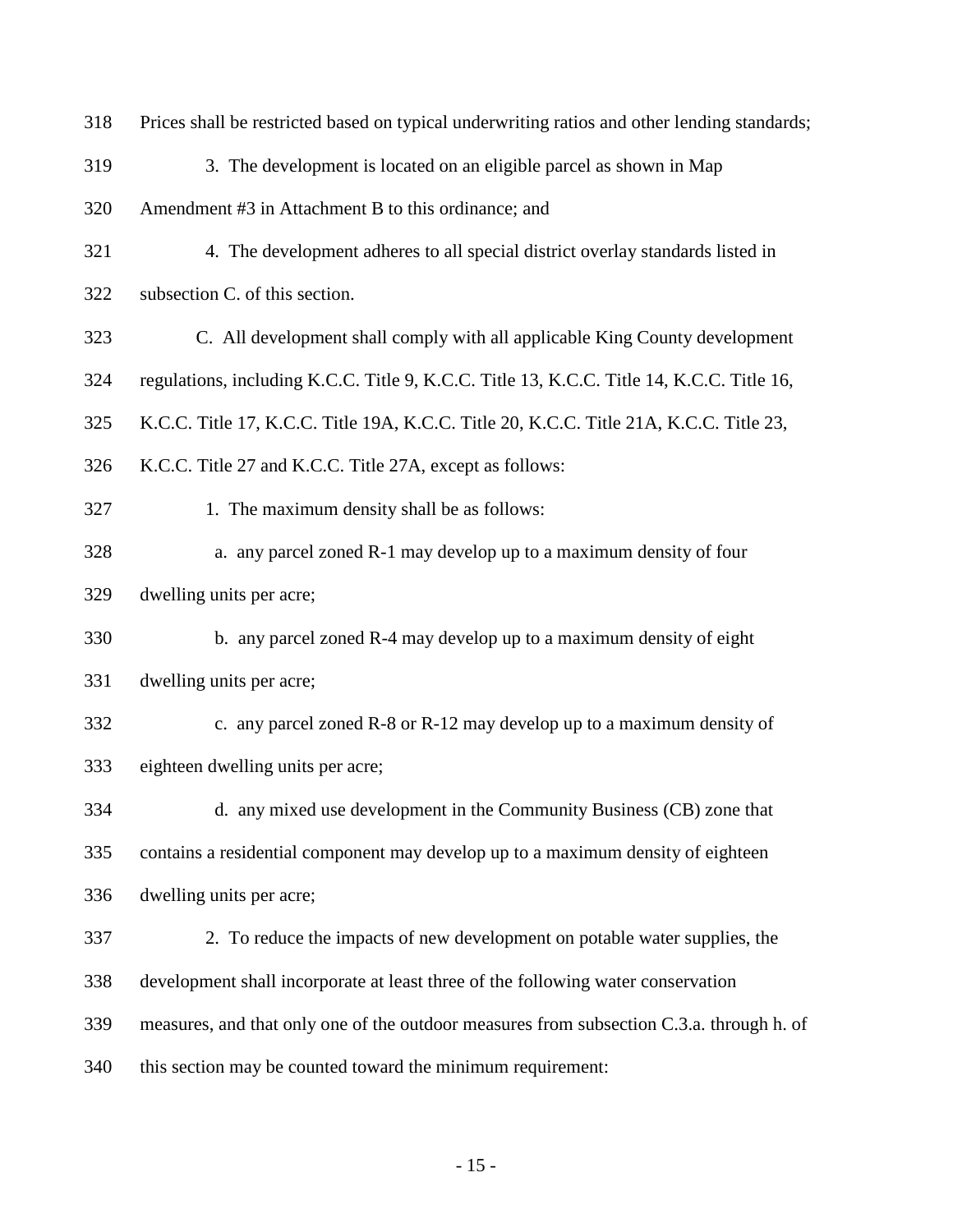341 a. mulch landscape beds with two inches organic mulch; 342 b. use grass type requiring less irrigation and minimal maintenance; 343 e. use Xeriscape landscape techniques on seventy-five percent or more of site 344 landscaped area; 345 d. landscape with plants appropriate for site topography and soil types, 346 emphasizing use of plants with low watering requirements, which means they are drought 347 tolerant; 348 e. install subsurface or drip systems for irrigation with timers; 349 f. install a rainwater collection system, such as a cistern, that reduces water 350 consumption for irrigation by fifty percent annually; 351 g. provide one-hundred percent of landscaping water use with captured 352 precipitation or reused water purified without the use of chemicals; 353 h. install smart scheduling technology. This strategy counts for a maximum 354 reduction of thirty percent provided all landscape water use is controlled by a soil 355 moisture sensor control system or a weather-based irrigation control system; 356 i. reduce total indoor and outdoor water consumption by at least twenty-five 357 percent over standard practices; 358 j. provide water submetering for each unit or entire building where central hot 359 water system are used; 360 k. install all bathroom faucets with 1.5 gallons per minute or better; 361 l. install all showerheads not to exceed 1.75 gallons per minute; 362 m. install all kitchen faucets not to exceed two gallons per minute; 363 n. install high efficiency toilets not to exceed 1.28 gallons per flush or 1.6/1.1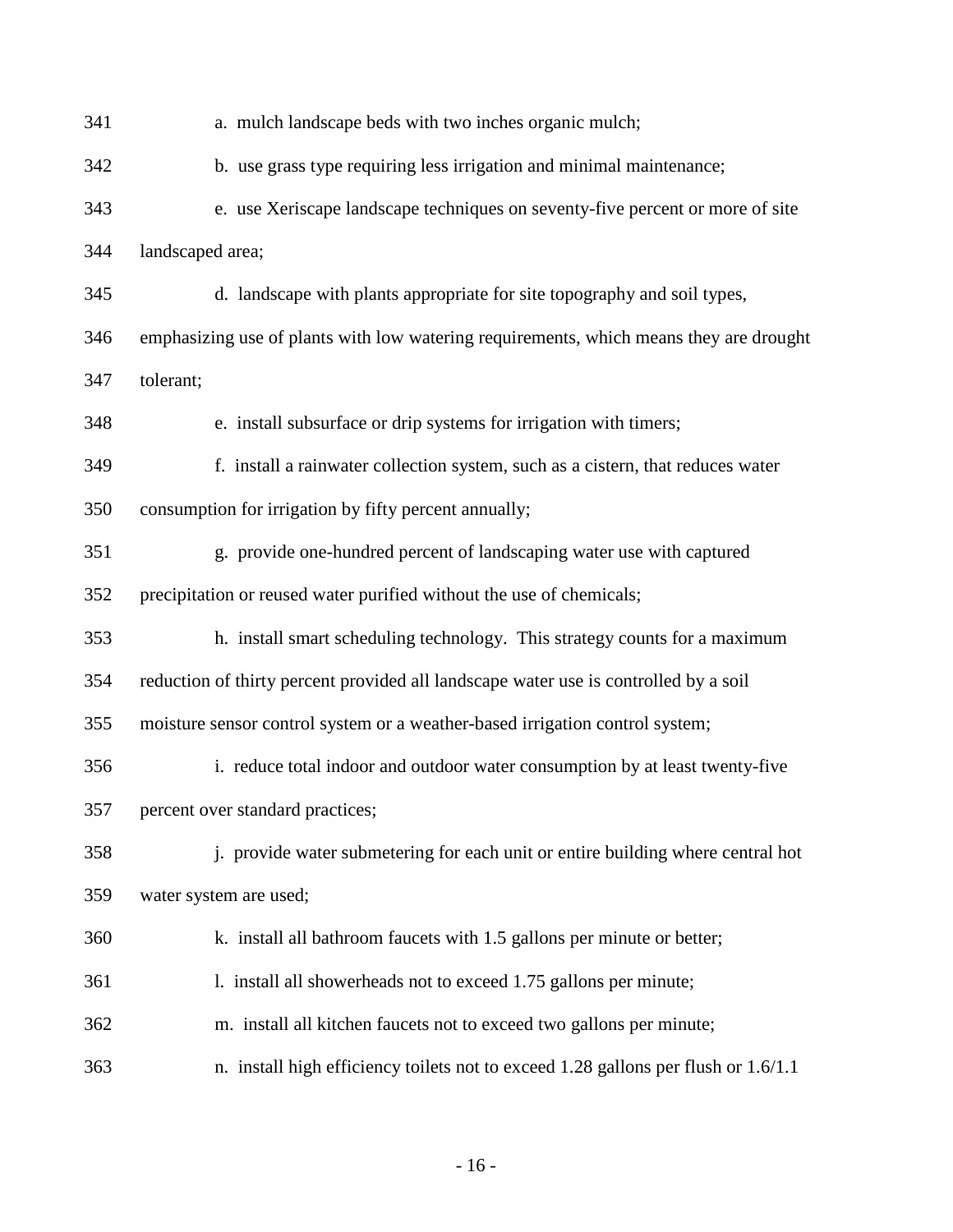for dual flush;

365 o. install no-cartridge waterless urinals or 1/8 gallon urinals and high efficiency toilets as noted above in all common areas; or 367 p. install point-source, on-demand or recirculation pump hot water systems, where appropriate; 369 4. All new units must connect to public water and public sewer; 370 5. Affordable housing units shall remain as affordable housing for a minimum of fifty years for ownership affordable housing units and for a minimum of thirty years for rental affordable housing units, starting from the date of final certificate of occupancy for the development; 374 6. Developments shall be landscaped as follows: 375 a. when seventy-five percent or more of the units in the development consists of townhouses or apartments, the development shall provide perimeter landscaping and tree retention in accordance with K.C.C. chapter 21A.16 for townhouse or apartment projects; 379 b. when less than seventy-five percent of the units in the development consists of townhouses or apartments, the development shall provide landscaping and tree retention in accordance with K.C.C. chapter 21A.16 for townhouses or apartments on the portion or portions of the development containing the units, but if buildings containing the units are more than one hundred feet from the development's perimeter, the required landscaping may be reduced by fifty percent; and 385 c. all other portions of the development shall provide landscaping or retain trees in accordance with K.C.C. chapter 21A.16;

- 17 -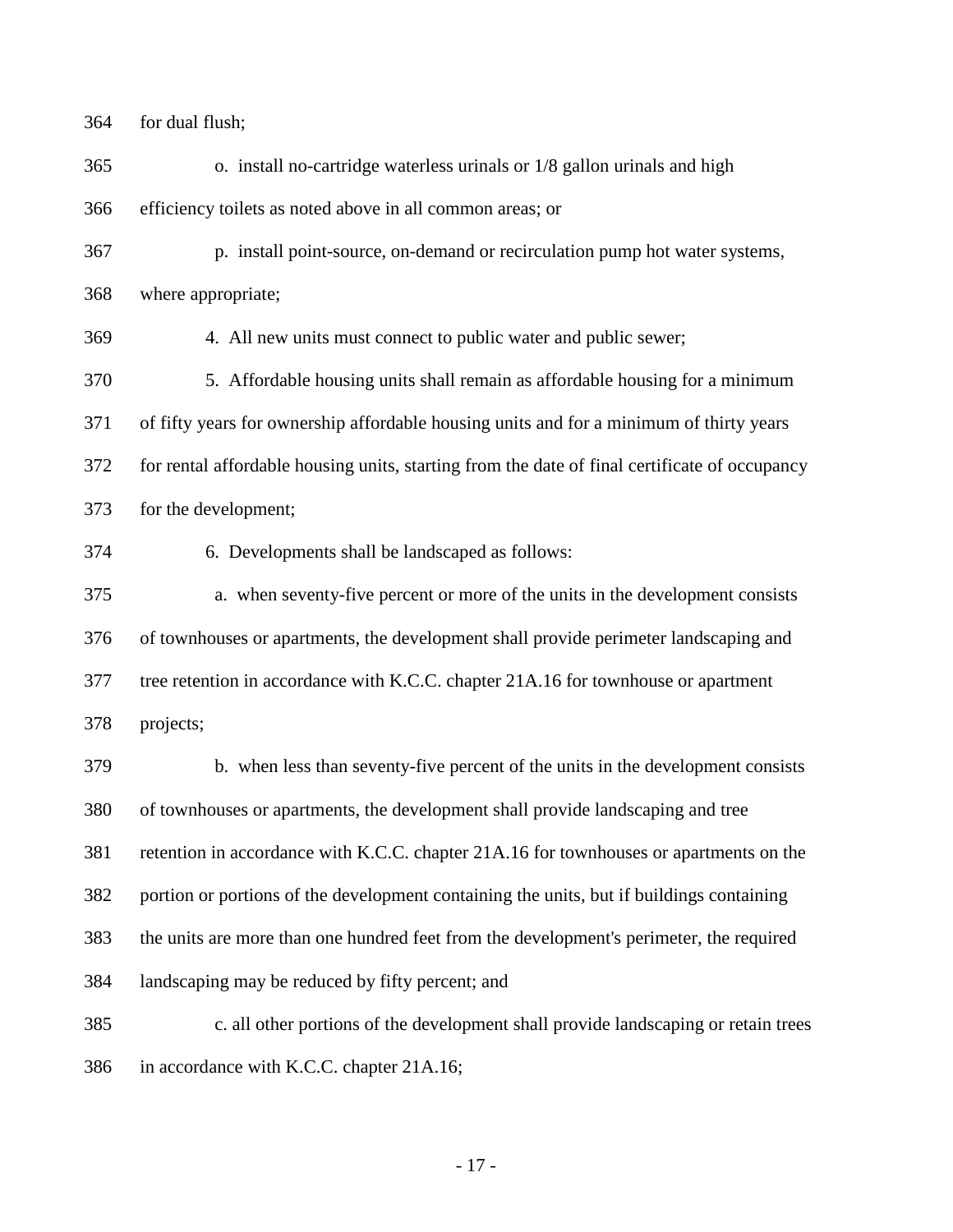| 387 | 7. Developments shall provide one off-street parking space per unit. The                  |  |  |  |  |
|-----|-------------------------------------------------------------------------------------------|--|--|--|--|
| 388 | director may require additional parking, up to the maximum standards for attached         |  |  |  |  |
| 389 | dwelling units, which may be provided in common parking areas. Off-street parking may     |  |  |  |  |
| 390 | be reduced below one per unit, with the approval of the director, with submission of a    |  |  |  |  |
| 391 | site-specific parking study that demonstrates that parking demand is met; and             |  |  |  |  |
| 392 | 8. All developments shall provide on-site recreation space at a minimum of fifty          |  |  |  |  |
| 393 | percent of the levels required in K.C.C. chapter 21A.14.                                  |  |  |  |  |
| 394 | D. Use of the incentive in this section requires an affordable housing covenant           |  |  |  |  |
| 395 | recorded against the property as a condition of issuance of any construction permit or    |  |  |  |  |
| 396 | recording of a subdivision.                                                               |  |  |  |  |
| 397 | E. The department is authorized to enforce the requirements of this section,              |  |  |  |  |
| 398 | including those pertaining to sale and rental affordability and other requirements of the |  |  |  |  |
| 399 | covenant, through judicial action or administrative action under Title 23.                |  |  |  |  |
| 400 | F. A preapplication meeting shall be required for developments using the special          |  |  |  |  |
| 401 | district overlay in this section.                                                         |  |  |  |  |
| 402 | G. As part of the preapplication process and before filing an application with the        |  |  |  |  |
| 403 | department, the applicant shall hold at least one community meeting in accordance with    |  |  |  |  |
| 404 | K.C.C. 20.20.035. In addition to the requirements of K.C.C. 20.20.035, the applicant      |  |  |  |  |
| 405 | shall:                                                                                    |  |  |  |  |
| 406 | 1. Include in the mailed notice:                                                          |  |  |  |  |
| 407 | a. the name of the affordable housing developer;                                          |  |  |  |  |
| 408 | b. the total number of planned dwelling units;                                            |  |  |  |  |
| 409 | c. preliminary architectural renderings of buildings;                                     |  |  |  |  |
|     |                                                                                           |  |  |  |  |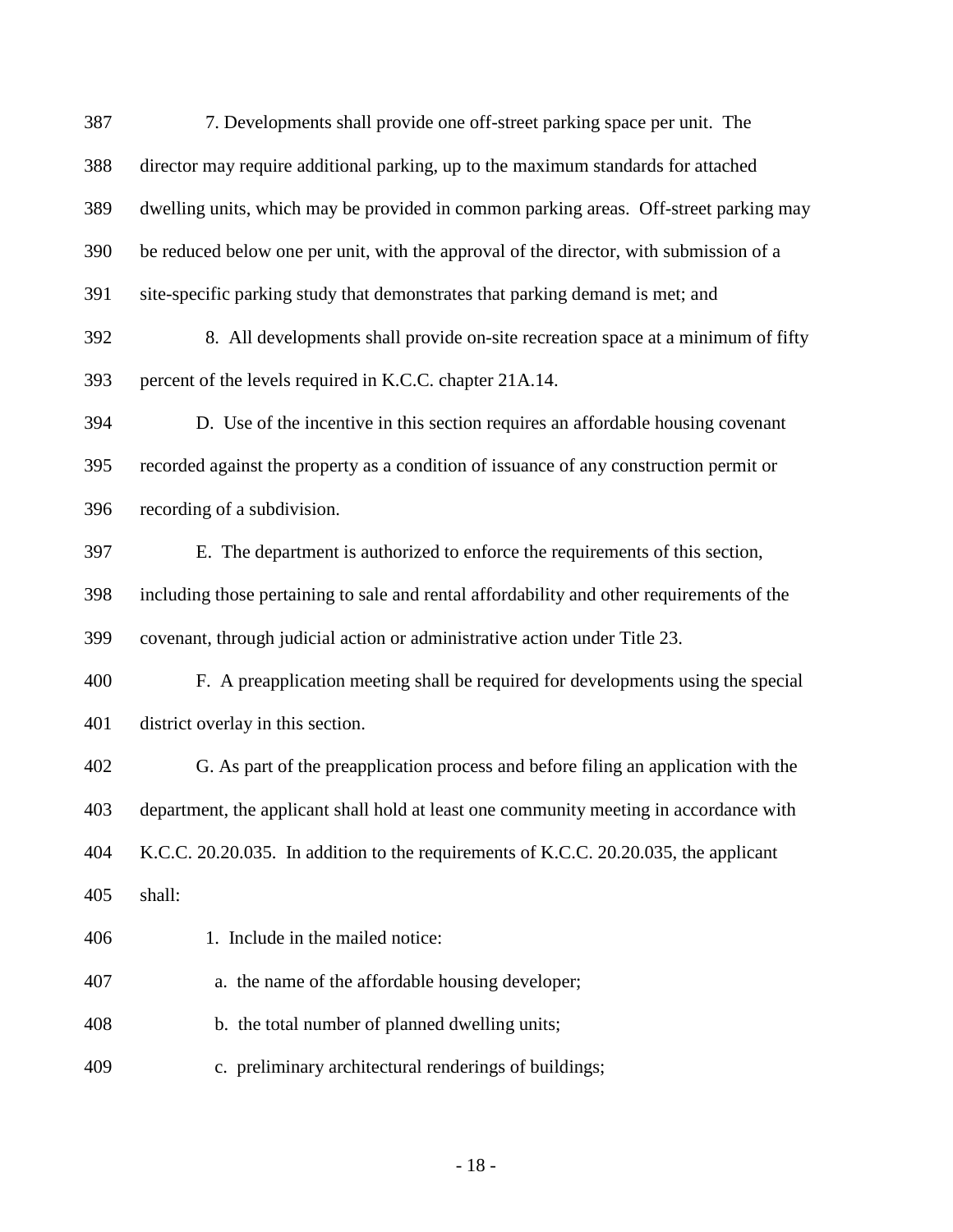410 d. preliminary site plan;

411 e. the dates, times and locations of community informational meeting about the 412 development;

413 f. contact information including names and phone numbers for the developer 414 or applicant; and

415 g. a county contact person or agency;

416 2. Conduct the meeting or meetings in a location accessible to the public at least thirty days before the anticipated date of application. The purpose of the meeting is to provide neighboring property owners and residents with information regarding the proposed development and to answer questions regarding the proposed development; and 420 3. Prepare and install a four-foot by four-foot notice board that must be placed in a conspicuous location on the property proposed for development. The board shall be installed no later than the date the mailed notice for the community meeting is sent and shall remain in place until the development application is abandoned or when the permit is issued.

 H An application for a development under the special district overlay in this section shall be considered complete when the information required under K.C.C. 20.20.040, as well as the following information and studies have been submitted and are adequate to review the proposal:

429 1. A proposed development plan and draft covenant that includes:

- 430 a. the number of dwelling units that are part of the development;
- 431 b. a description of the affordability levels for the units;
- 432 c. the duration of the affordability of the units;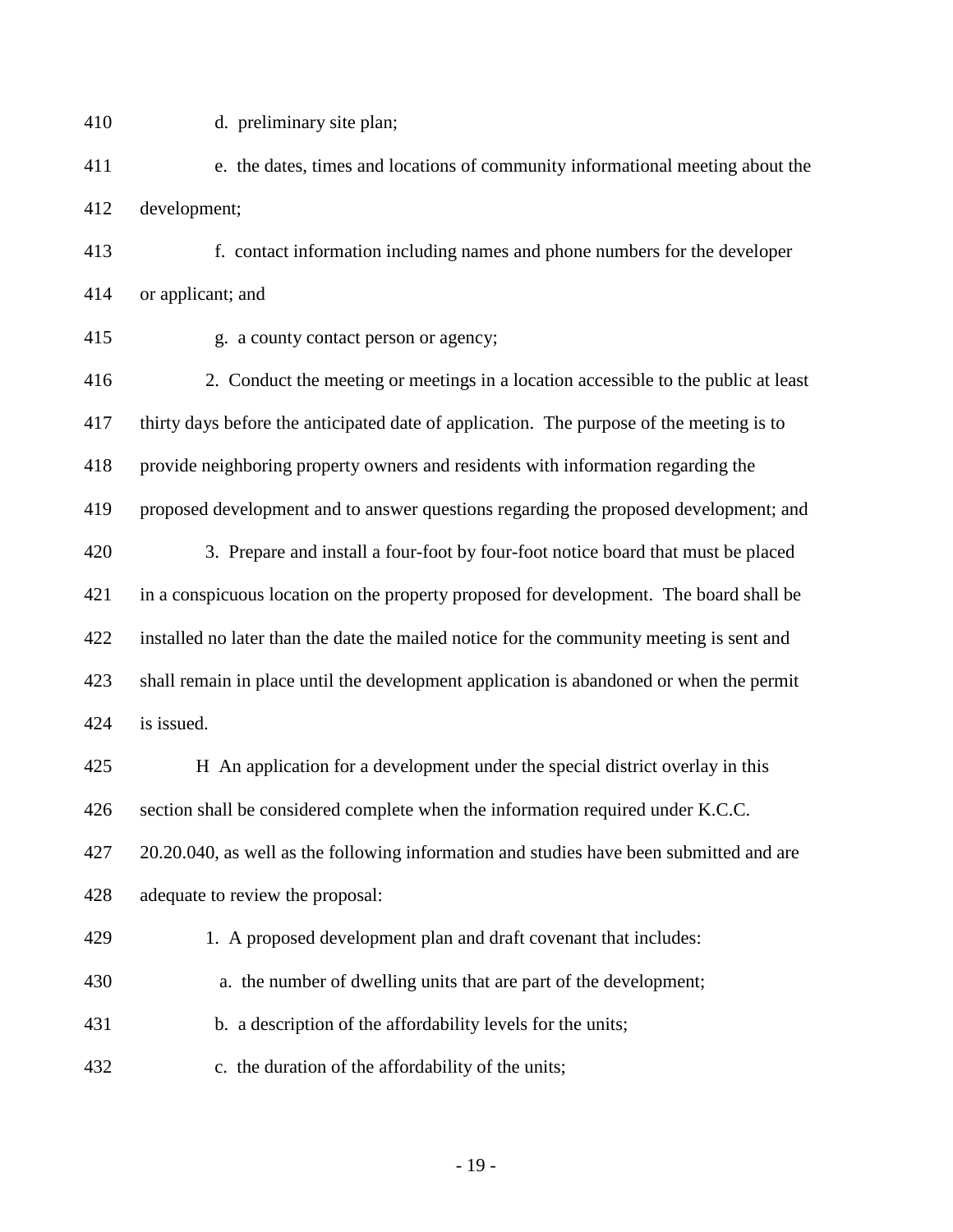| 433 | d. the number of off-street parking spaces, and documentation of the director's               |
|-----|-----------------------------------------------------------------------------------------------|
| 434 | decision on any requests to reduce the number of spaces;                                      |
| 435 | e. the requirements and process for income limits and income verification, in                 |
| 436 | accordance with federal, state and county standards;                                          |
| 437 | f. the specific water and energy conservation measures proposed;                              |
| 438 | g. the consequence of any failure to satisfy the requirements of the covenant,                |
| 439 | which consequences shall include, but not be limited to, specific performance and             |
| 440 | disgorgement of any revenue the resulted from a rental or sale price that exceed that         |
| 441 | allowed by the covenant; and                                                                  |
| 442 | h. an acknowledgement that King County can enforce the covenant through a                     |
| 443 | judicial action or K.C.C. Title 23; and                                                       |
| 444 | 2. Any necessary information identified through the preapplication process.                   |
| 445 | <b>SECTION 7.</b> Ordinance 12395, the 1996 Vashon Town Plan, as amended, is                  |
| 446 | hereby repealed.                                                                              |
| 447 | SECTION 8. A. A written evaluation of the special district overlay, as adopted                |
| 448 | in section 6 of this ordinance, shall be conducted by the executive to assess its scope,      |
| 449 | standards and efficacy in achieving the overlay's purpose, and shall include                  |
| 450 | recommendations to retain, amend, or repeal the special district overlay. The evaluation      |
| 451 | shall examine the advantages and disadvantages of the special district overlay, including     |
| 452 | a review of the relationship between the parcels that the special district overlay applies to |
| 453 | and potable water supply. Other factors the evaluation shall consider include, but are not    |
| 454 | limited to: the public benefits and risks of retaining or repealing the special district      |
| 455 | overlay; the current need for affordable housing on Vashon-Maury Island; infrastructure       |

- 20 -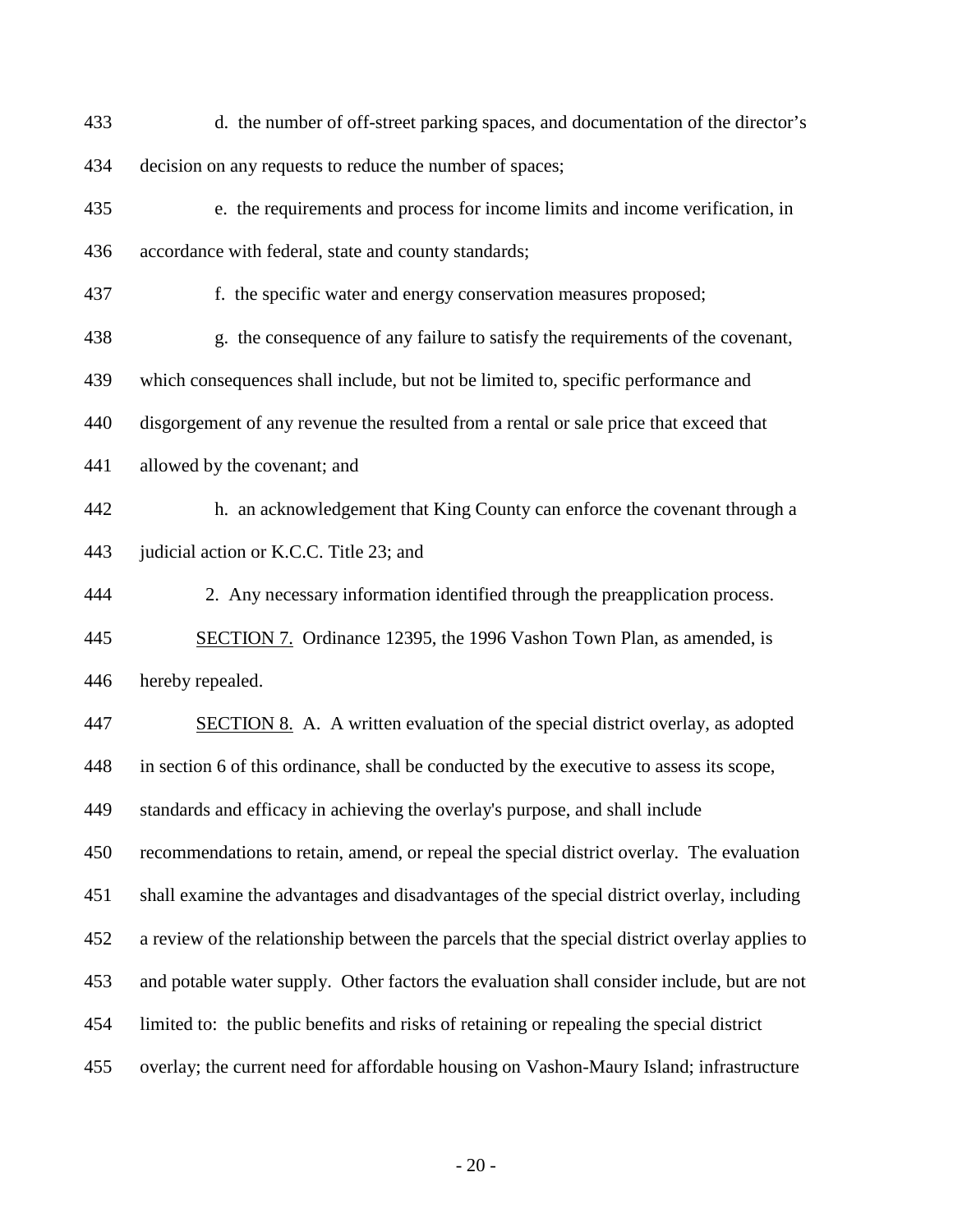capacity, including public roads and sewer; and potential impacts to affordable housing funding if the special district overlay is modified or eliminated. The department shall produce a draft evaluation upon the occurrence of one the following, whichever comes first:

460 1. Within ninety days of the department issuing the first permit necessary for construction that would result in a cumulative total of one hundred twenty affordable housing units within the special district overlay; or

463 2. Four years after the effective date of this ordinance.

 B. The department shall include a public comment period for the department's draft evaluation described in subsection A. of this section. The public comment period shall be at least forty-five days from the date of publication in the Vashon-Maury Island newspaper of record. As part of this public comment period, the department shall:

 1. Publish notice of the draft evaluation's availability in the Vashon-Maury Island newspaper of record that includes locations where the draft evaluation is available;

470 2. Request comments of the King County water district 19 and the Vashon sewer district;

472 3. Request comments from any developer that has applied for approval under the special district overlay provisions;

474 4. Provide a copy at the local library;

475 5. Provide an electronic copy on the department's website; and

476 6. Send electronic notice to the clerk of the council, who shall retain the original email and provide an electronic copy to all councilmembers, the council chief of staff, the policy staff director and the lead staff for the transportation, economy and environment

- 21 -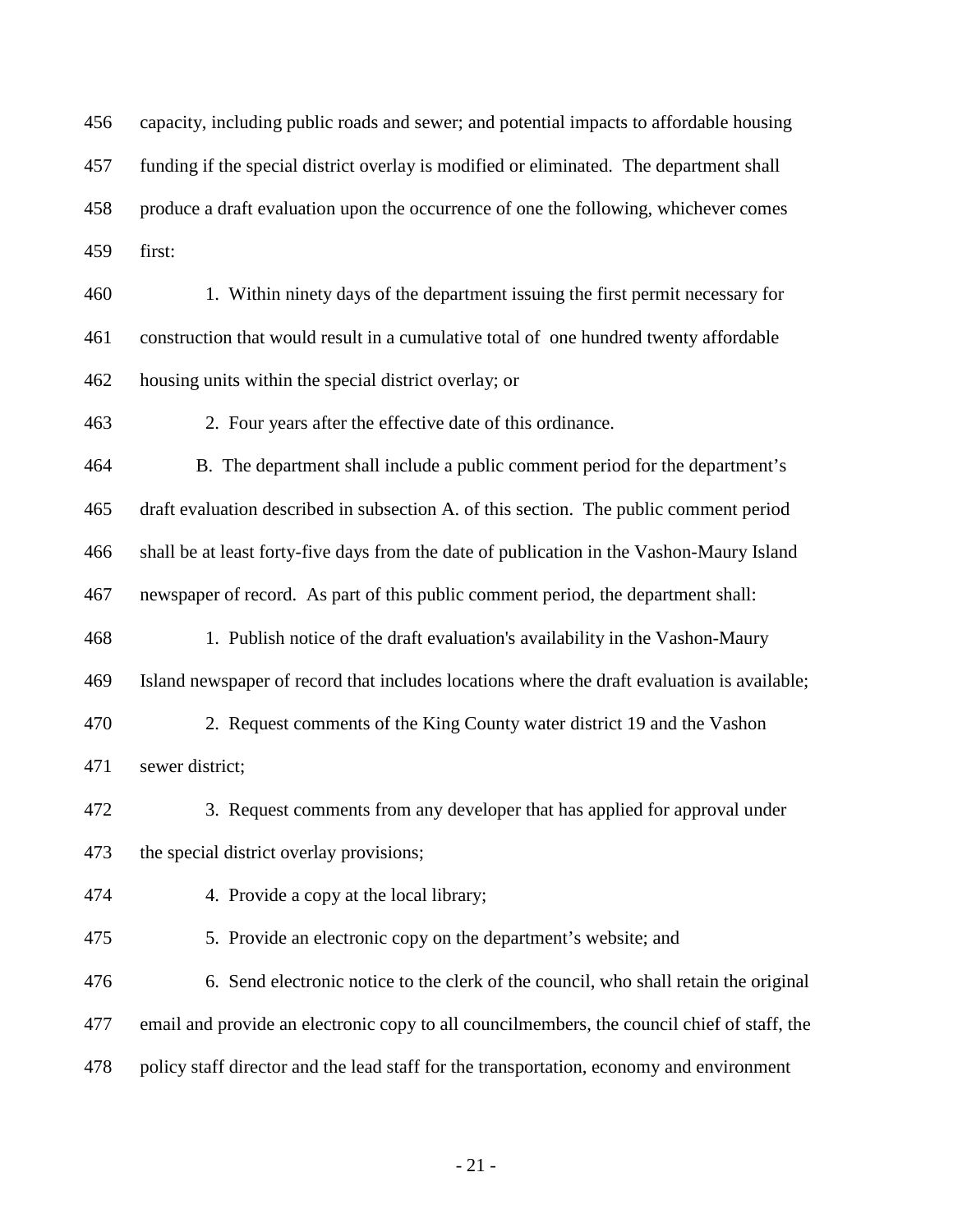committee, or its successor.

 C. After the public comment period has ended, the department shall prepare a final evaluation of the special district overlay, incorporating or responding to the comments received. Within sixty days of the end of the end of the public comment period, the executive shall file a final evaluation report, a motion accepting the report, and an ordinance that implements proposed changes to the special district overlay, in the form of a paper original and an electronic copy with the clerk of the council, who shall retain the original and provide an electronic copy to all councilmembers, the council chief of staff, the policy staff director and the lead staff for the transportation, economy and environment committee, or its successor. SECTION 9. **Severability.** If any provision of this ordinance or its application to

 any person or circumstance is held invalid, the remainder of the ordinance or the application of the provision to other persons or circumstances is not affected."

 Delete Attachment A, Vashon-Maury Island Community Service Area Plan, dated July 21, 2017, and insert Attachment A, Vashon-Maury Island Community Service Area Subarea Plan, dated October 2, 2017, engross changes from any adopted amendments, update table of contents as necessary, remove line numbers and correct any scrivener's errors.

Delete Attachment B, Land Use Map Amendments, dated July 21, 2017, and insert

Attachment B, Land Use and Zoning Map Amendments, dated October 2, 2017, engross

 changes from any adopted amendments, remove line numbers and correct any scrivener's errors.

- 22 -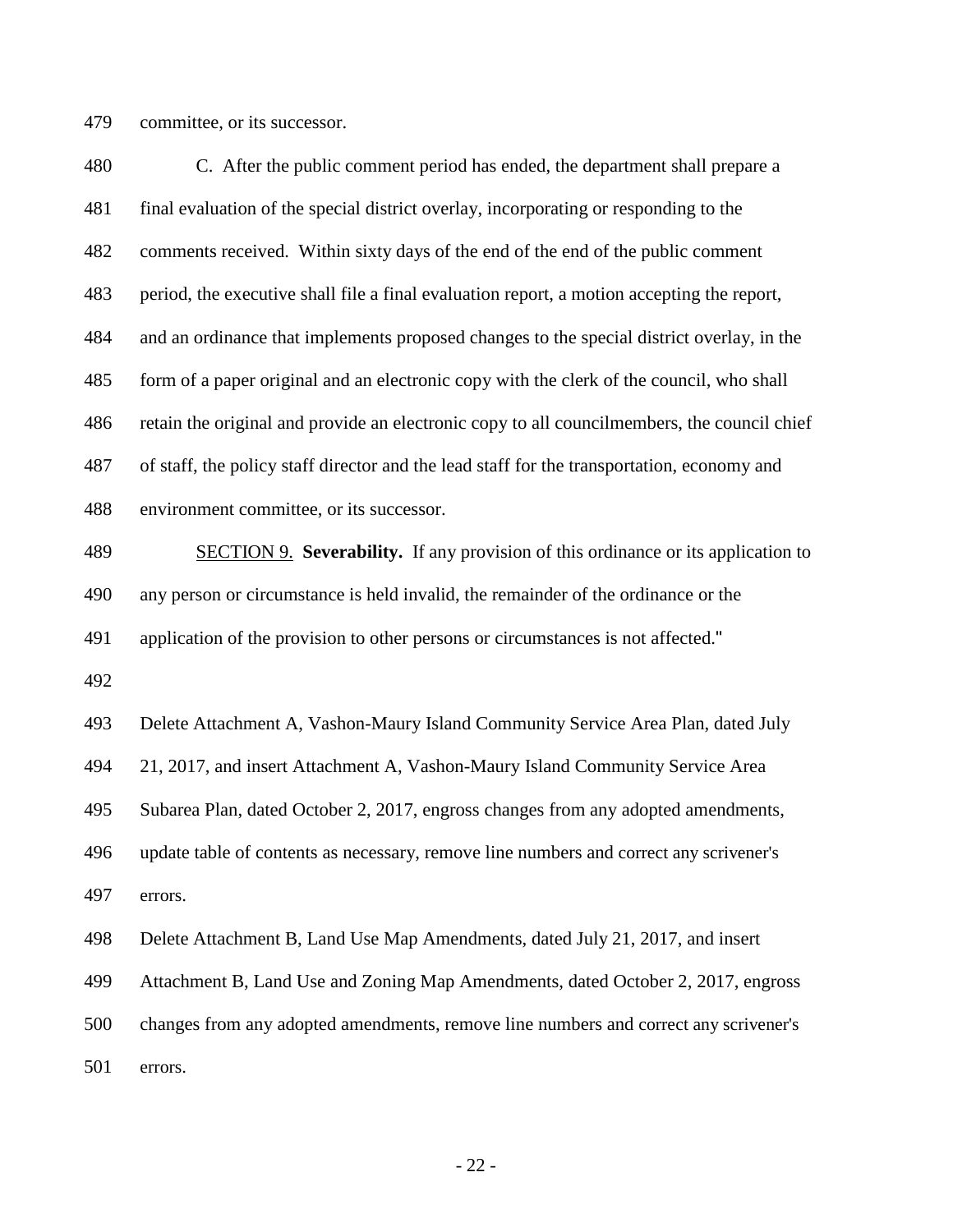| 502 | Delete Attachment C, Zoning Map Amendment, dated July 21, 2017.                       |  |  |  |
|-----|---------------------------------------------------------------------------------------|--|--|--|
| 503 | Delete Attachment D, Vashon Rural Town Affordable Housing Special District Overlay    |  |  |  |
| 504 | - Eligible Parcels Map, dated July 21, 2017.                                          |  |  |  |
| 505 | Delete Attachment E, Vashon Rural Town Area Zoning, dated July 21, 2017.              |  |  |  |
| 506 | Delete Attachment F, Amendment to 2016 King County Comprehensive Plan, Chapter        |  |  |  |
| 507 | 11, dated July 21, 2017, and insert Attachment C, Amendments to 2016 King County      |  |  |  |
| 508 | Comprehensive Plan, dated October 2, 2017, engross changes from any adopted           |  |  |  |
| 509 | amendments, remove line numbers and correct any scrivener's errors                    |  |  |  |
| 510 |                                                                                       |  |  |  |
| 511 | <b>EFFECT:</b> The striking amendment proposes the following changes:                 |  |  |  |
| 512 | In the ordinance:<br>$\bullet$                                                        |  |  |  |
| 513 | Various technical and non-substantive corrections to reflect current<br>$\circ$       |  |  |  |
| 514 | terminology and consistency with the Growth Management Act; and                       |  |  |  |
| 515 | Updates to regulations for the proposed Affordable Housing Incentive<br>$\circ$       |  |  |  |
| 516 | Special District Overlay in the Vashon Rural Town.                                    |  |  |  |
| 517 | In Attachment A – Vashon-Maury Island Community Service Area Subarea Plan:            |  |  |  |
| 518 | o Various technical and non-substantive corrections; and                              |  |  |  |
| 519 | Various substantive changes to policies and actions to reflect consistency<br>$\circ$ |  |  |  |
| 520 | with the Growth Management Act, the King County Comprehensive Plan,                   |  |  |  |
| 521 | the King County Code, other adopted direction for King County agencies,               |  |  |  |
| 522 | and budgetary considerations and processes.                                           |  |  |  |
| 523 | In Attachment B – Land Use and Zoning Map Amendments:                                 |  |  |  |
| 524 | Various technical and non-substantive corrections;<br>$\circ$                         |  |  |  |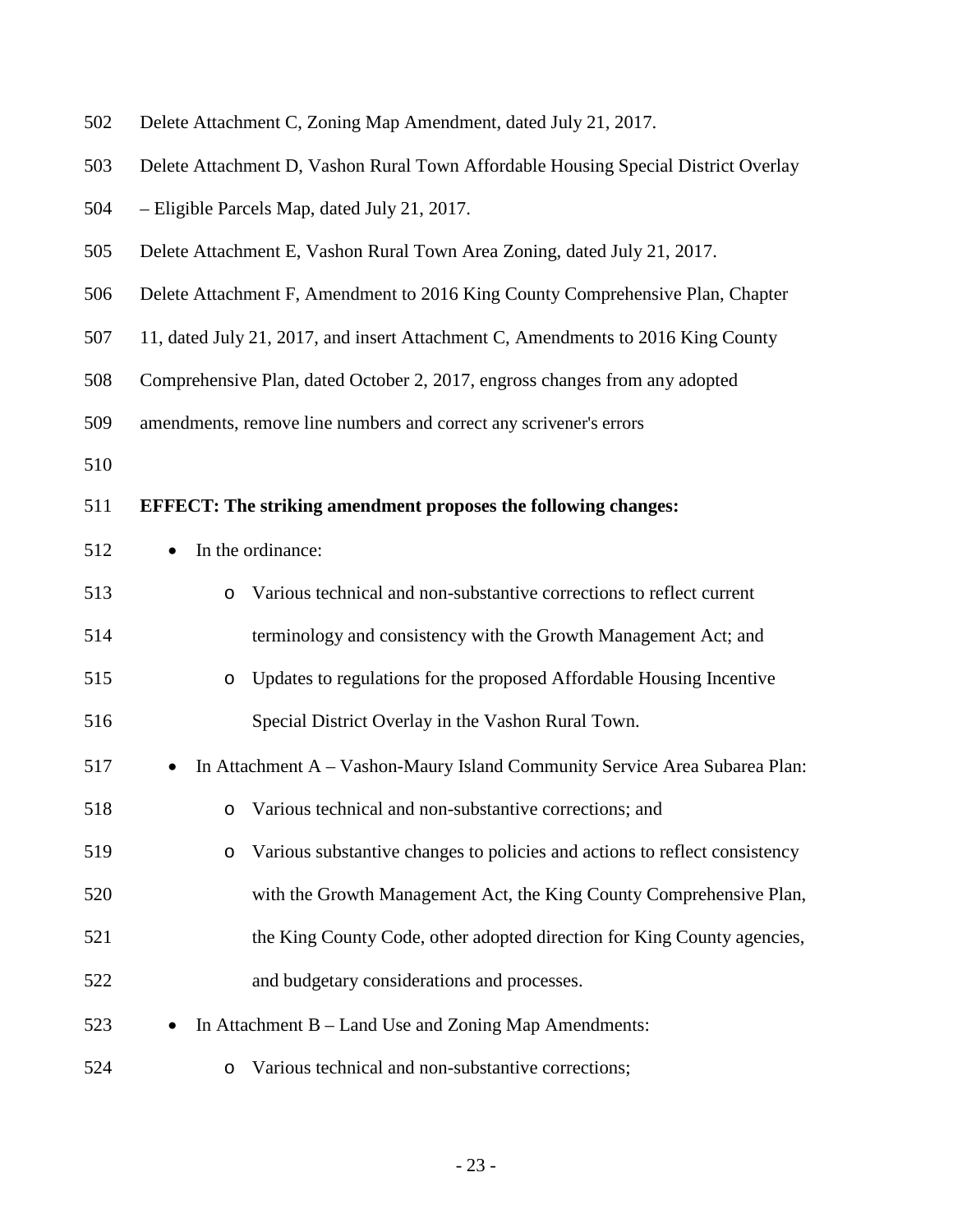| 525 |           | $\circ$ | Incorporates the Zoning Map Amendments (which were originally                |
|-----|-----------|---------|------------------------------------------------------------------------------|
| 526 |           |         | included in Attachment C in the transmittal) into Attachment B for one       |
| 527 |           |         | consolidated Map Amendment document, for clarity and consistent with         |
| 528 |           |         | previous Comprehensive Plan updates, and makes technical corrections;        |
| 529 |           |         | and                                                                          |
| 530 |           | $\circ$ | Incorporates the Special District Overlay designation for 246 parcels in the |
| 531 |           |         | Vashon Rural Town (which was originally included in Attachment D in          |
| 532 |           |         | the transmittal) as a formal zoning map amendment, as required by King       |
| 533 |           |         | County Code, and makes technical corrections.                                |
| 534 |           |         | In Attachment $C - Z$ oning Map Amendments:                                  |
| 535 |           | $\circ$ | Removes this separate zoning map amendments attachment. Instead, the         |
| 536 |           |         | zoning map amendments are consolidated into one "Map Amendment"              |
| 537 |           |         | attachment in Attachment B, for clarity and consistent with previous         |
| 538 |           |         | Comprehensive Plan updates.                                                  |
| 539 | $\bullet$ |         | In Attachment D - Vashon Rural Town Affordable Housing Special District      |
| 540 |           |         | Overlay – Eligible Parcels Map:                                              |
| 541 |           | O       | Removes this separate eligible parcels map attachment. Instead, the          |
| 542 |           |         | designation of eligible parcels for the Special District Overlay are         |
| 543 |           |         | incorporated into a formal map amendment as part of Attachment B as          |
| 544 |           |         | noted above.                                                                 |
| 545 |           |         | In Attachment E - Vashon Rural Town Area Zoning:                             |
| 546 |           | O       | Removes this Attachment, which originally proposed various changes to        |
| 547 |           |         | two property specific, or p-suffix, development conditions within the        |

- 24 -